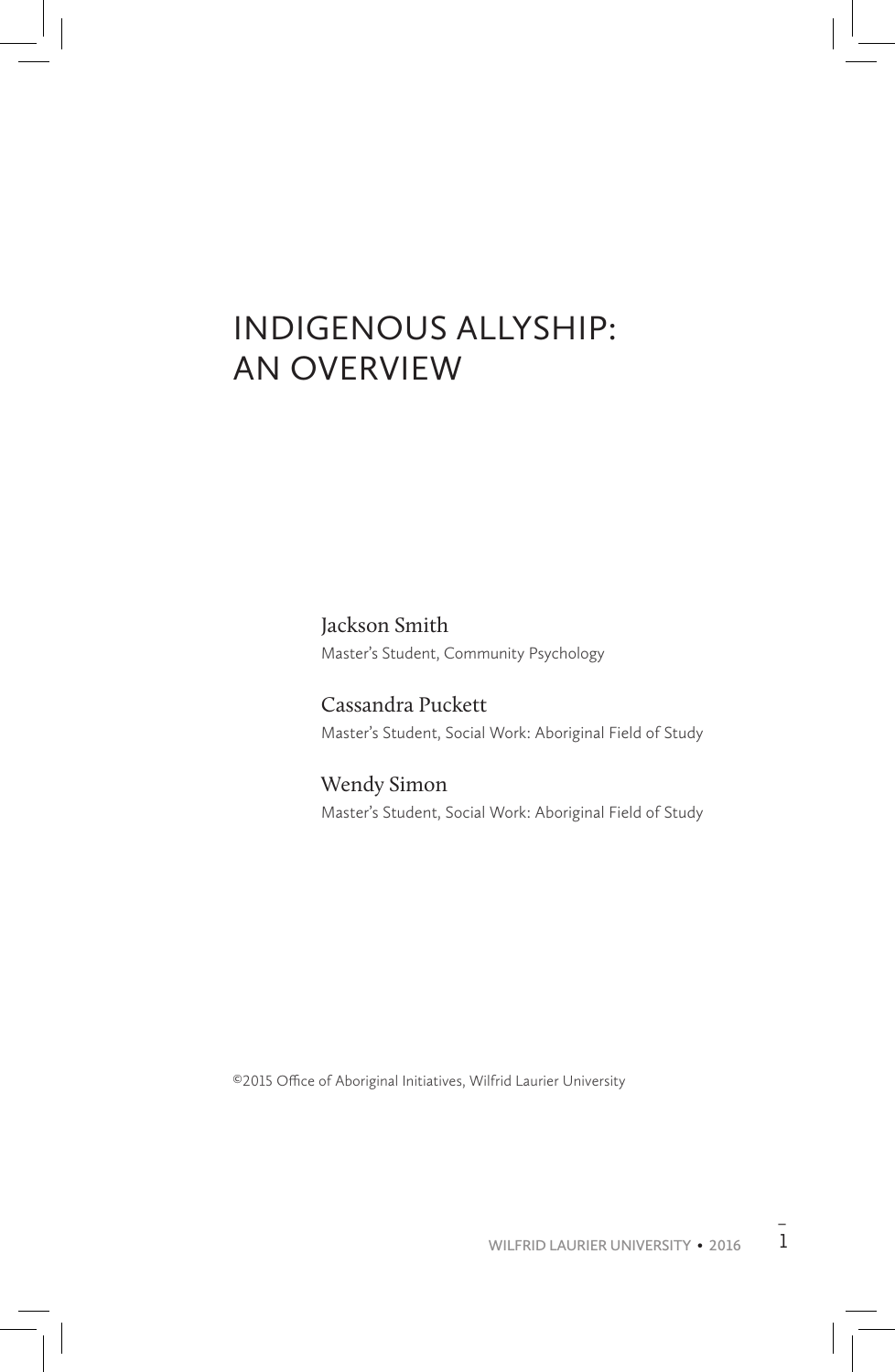# a relationship of mutual respect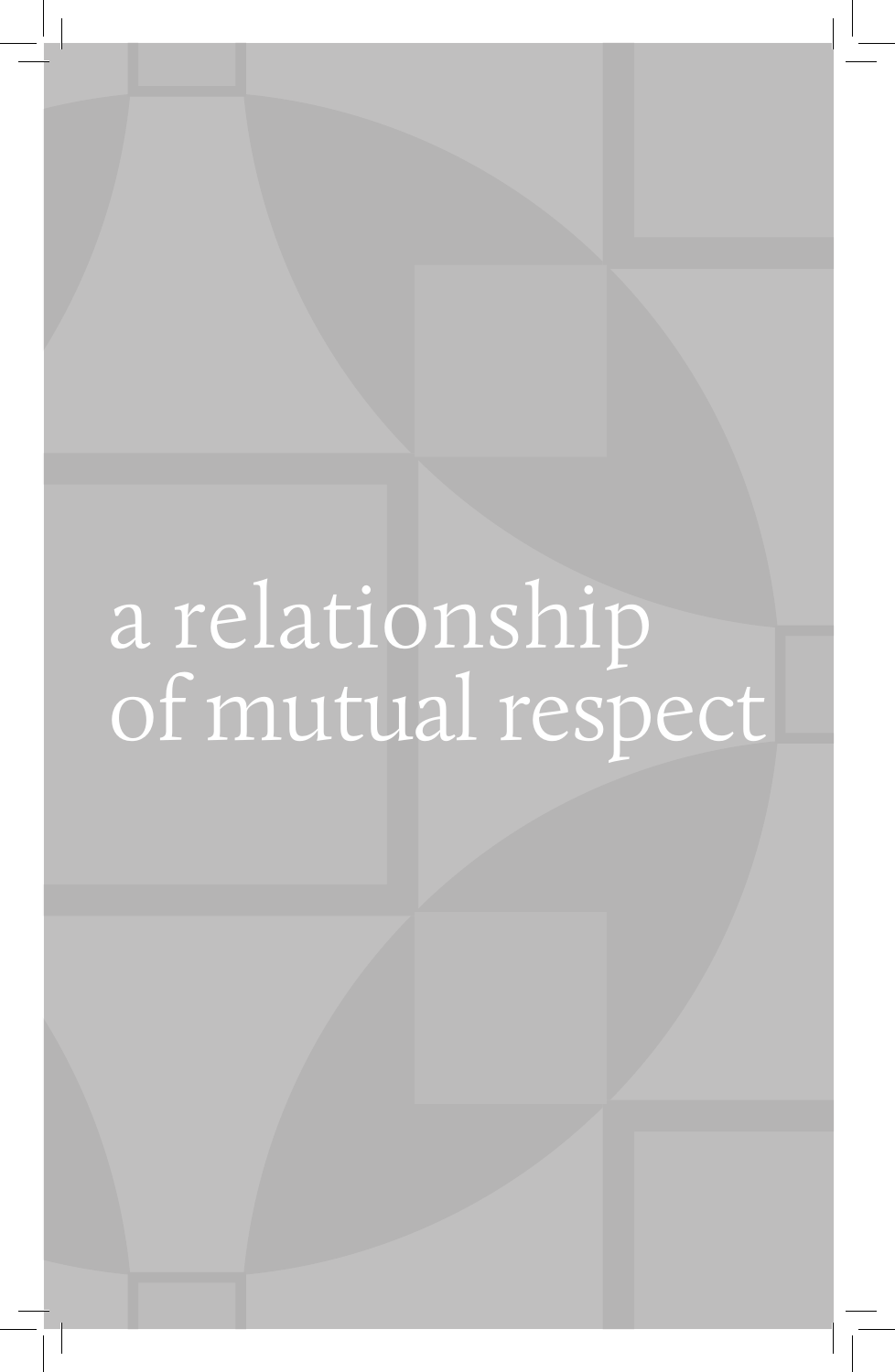### *INDIGENOUS ALLYSHIP: AN OVERVIEW* **INTRODUCTION**

### Indigenous Allyship: An Overview

This document will act as a resource for non-Indigenous people seeking to become allies to Aboriginal people. To help allies understand the struggle for decolonization and nationhood and what effective allyship to Aboriginal peoples means. The following document will provide a condensed summation of what academic and popular literature has to say about being an ally, including positive practices (what aspiring allies can do) and negative practices (approaches that are discouraged), and will conclude with a list of resources for further learning.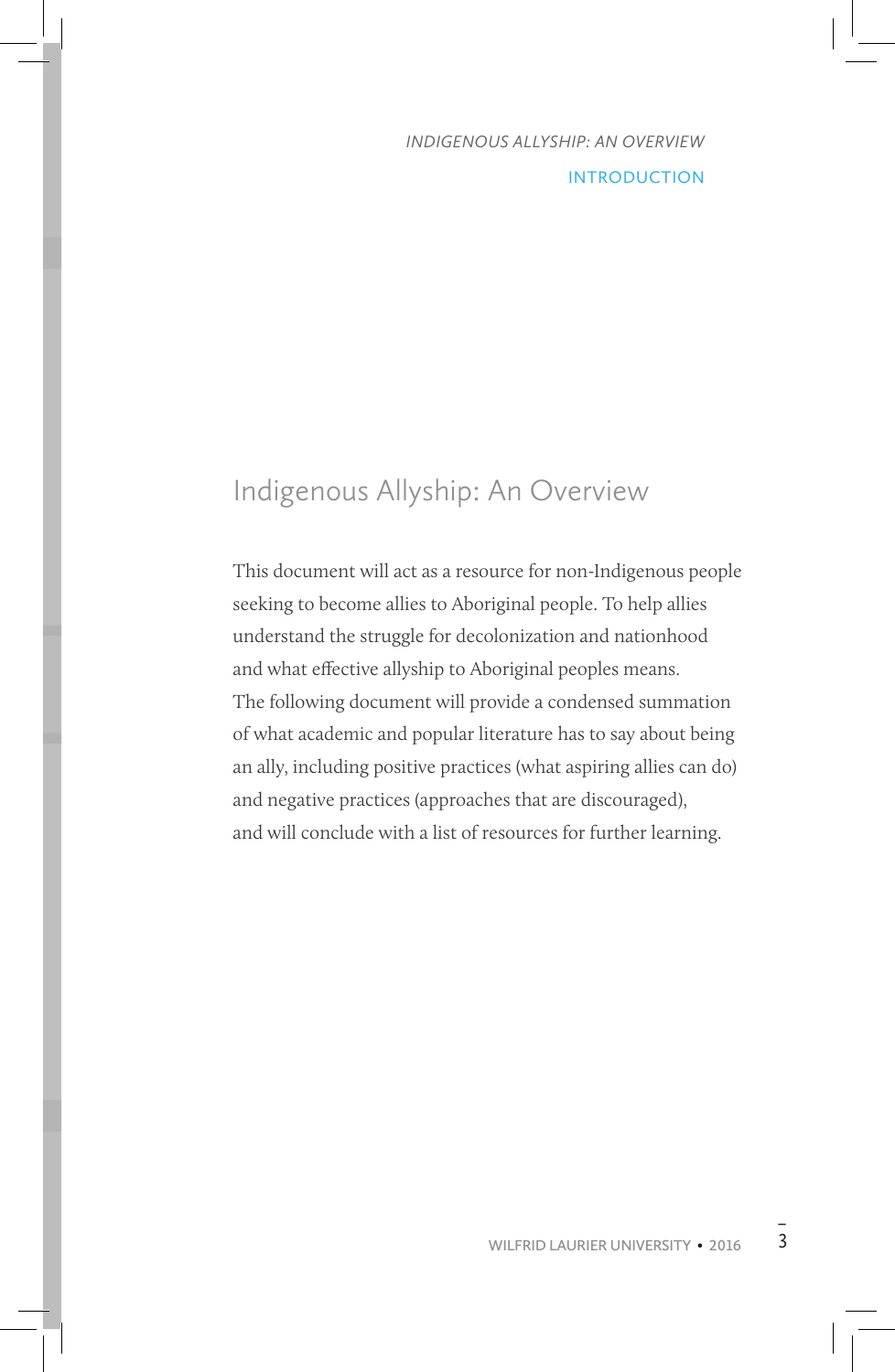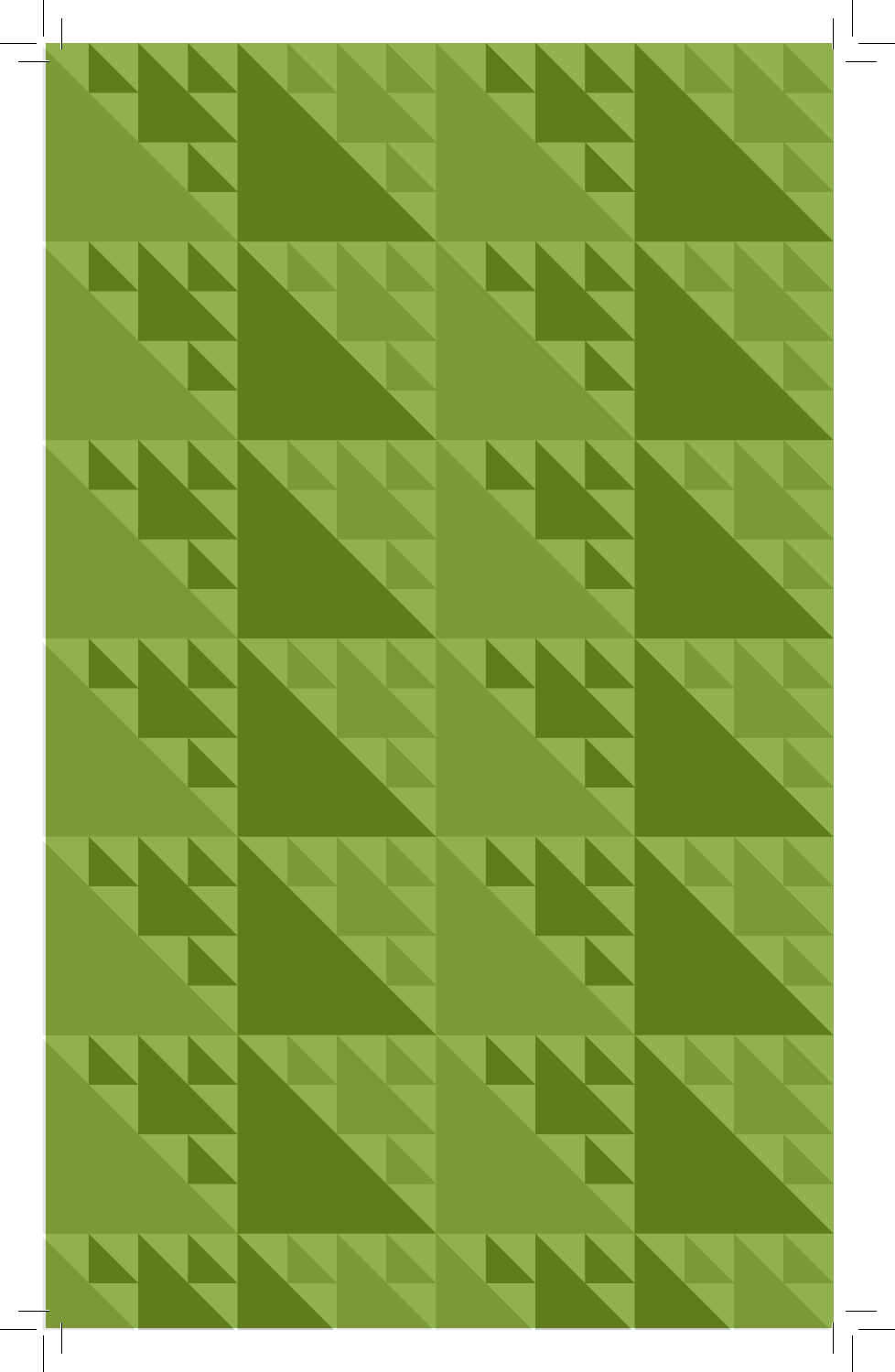### *INDIGENOUS ALLYSHIP: AN OVERVIEW*

#### DEFINITIONS

# Definitions

Before getting into the details of how one can begin their process of decolonization and start on their path towards allyship, it is important to provide a number of definitions. Some of the terminology that one needs to be aware of when thinking about allyship with Indigenous Peoples in Canada follows. This terminology will be helpful for gaining an understanding of what allyship is and what it focuses on. Second, this list of definitions will help to orient the aspiring ally to the Indigenous Peoples that live in Canada and, more specifically, in south-western Ontario.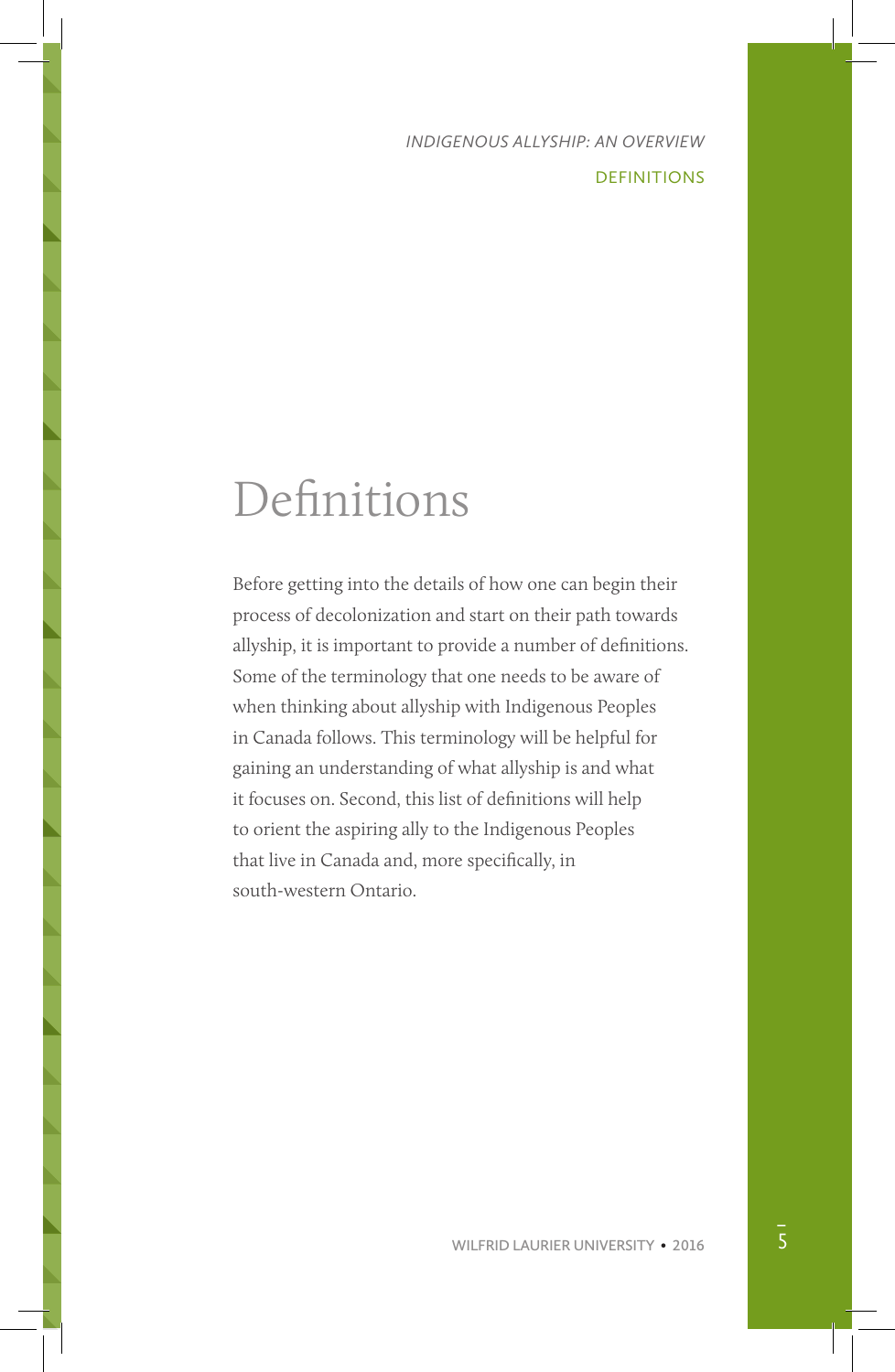

Allyship is a means to an end: the reconciliation of historical and contemporary wrongdoings and the rectification of the inequitable colonial systems.

#### **ALLYSHIP**

To be an ally, it is not enough to merely be motivated to express minimal or no prejudice towards Aboriginal Peoples. As already stated, in order to be an ally, non-Aboriginal people must actively engage in decolonizing processes. Brown and Ostrove (2013) assert that allies can be distinguished by two characteristics: first, allies have a desire to actively support social justice; to promote the rights of the non-dominant groups and to eliminate social inequalities that the allies benefit from; and second, allies offer support by establishing meaningful relationships with people and communities of the non-dominant group that they wish to ally themselves and to ensure accountability to those people and communities (Brown & Ostrove, 2013). Brown and Ostrove's definition is helpful as it indicates that allyship is about supporting (not leading), working to change unjust and inequitable systems and institutions, and establishing meaningful relationships with Indigenous peoples and communities where one is invested and accountable. Allyship is a means to an end: the reconciliation of historical and contemporary wrongdoings and the rectification of the inequitable colonial systems.

One of the most important things to remember about allyship is that it is a continuous process; it is not a designation that one can earn and hold forevermore. Allies must continually engage in self-reflexivity, and must consistently work at being an ally (through learning, acting in a de-colonial manner, and sustaining relationships with Indigenous Peoples, etc.). In other words, it is impossible to 'become an ally' it is only possible to 'aspire to be an ally,' as allyship requires one to constantly cast a critical eye on themselves, to re-evaluate how they are choosing to live and carry themselves, and to think about how their lifestyle and choices (directly or indirectly) impact Indigenous Peoples. Allyship is a journey that one embarks upon with the distant goal of 'being an ally' never truly in reach, for, one can be seen as an ally in the eyes of one person but not another.

Another important consideration for allyship is the prescription of the label "ally". It is not appropriate for non-Indigenous people to prescribe themselves with the title of being an "ally" to Indigenous Peoples. Allyship is something that is designated by a person or community that one is aspiring to ally themselves with, because it is only possible for Indigenous Peoples to truly evaluate and ascertain the degree to which they think a non-Indigenous person is being their ally. Therefore, Indigenous Peoples are the only ones that can deem a non-Indigenous person an ally.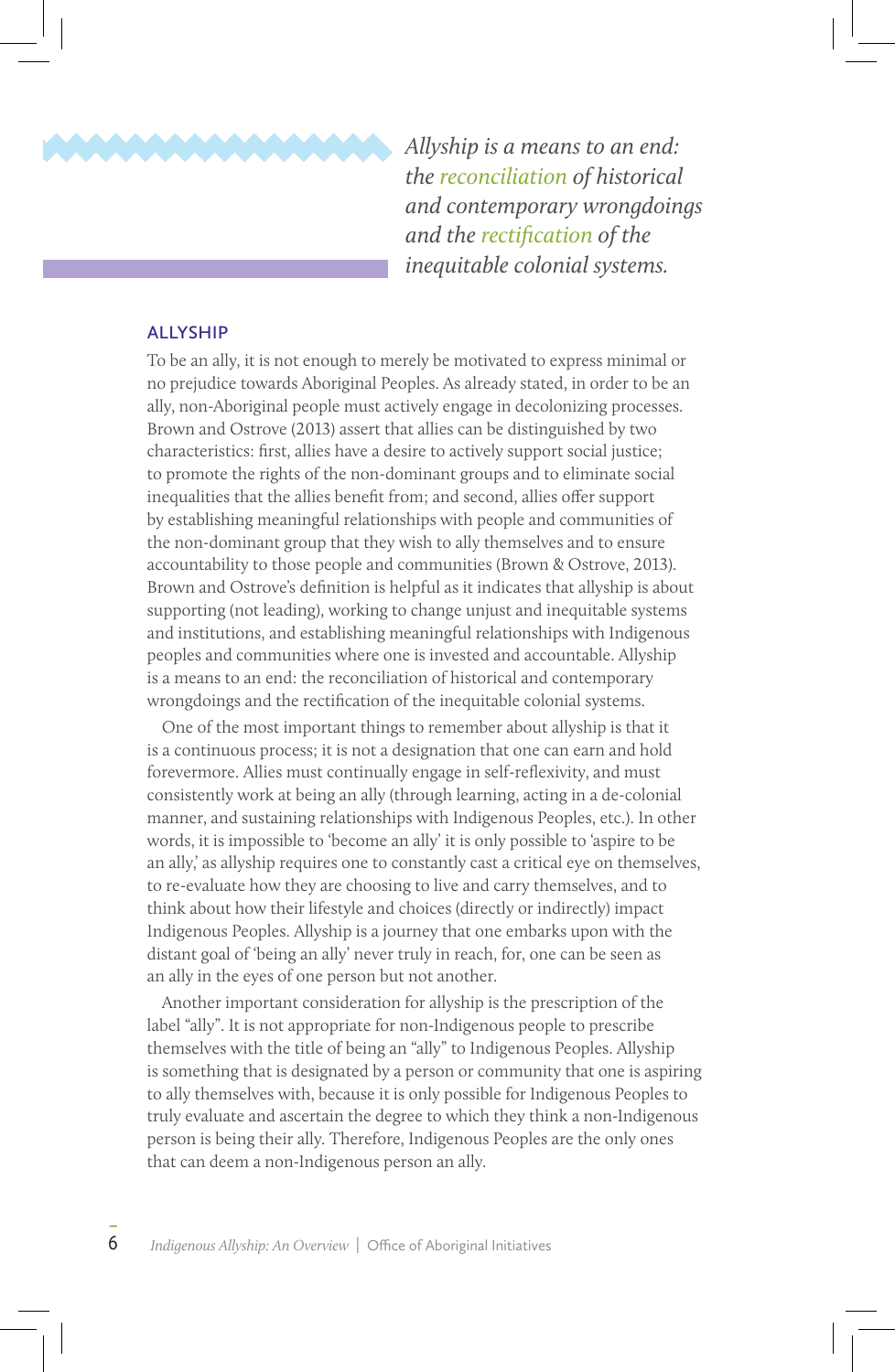#### DEFINITIONS

#### **ABORIGINAL**

The term 'Aboriginal' is a legal term used by the Canadian government as a way to easily and efficiently address the three main Indigenous groups in Canada: First Nations/Indian (status and non-statues), Métis, and Inuit. It is important to recognize the significance of language. The Federal Government of Canada defined the term 'Aboriginal' in Section 35 of the Canadian Constitution Act in 1982 (Constitution Act, 1982). The term acts as a universalising umbrella that does not acknowledge the great amount of diversity amongst the First Nations, Métis, and Inuit. For instance, just within the First Nations populations, "there are currently 617 First Nations, representing more than 50 cultural groups and living in over 1000 communities and elsewhere across the country" (Anaya, 2014, pg. 4). As such, it is not a term that every First Nations, Métis, and Inuit person is willing to identify as. Many people prefer to identify with their local Nation (i.e. Mohawk, Seneca, Oneida, Mississauga, Anishinabeg, etc.) So, respecting what one wants to be identified as is crucial. Throughout this document, I will use 'Aboriginal', 'FNMI' (First Nations, Métis, Inuit), and Indigenous interchangeably.

#### **DECOLONIZATION**

Resurgence and decolonization are about confronting the systemic inequalities that privilege non-Indigenous People while simultaneously disadvantaging Aboriginal Peoples. Alfred and Corntassel (2005) assert that decolonization is not at root a collective and institutional process, but "...shifts in thinking and action that emanate from recommitments and reorientations at the level of the self that, over time and through proper organization, manifest as broad social and political movements to challenge state agendas and authorities" (Alfred & Corntassel, 2005, pg. 611). In other words, decolonization begins at the level of the individual, in which people gain an awareness of how their actions and lives benefit or (directly or indirectly) contribute to the perpetuation of colonial relations and the disenfranchisement of Indigenous Peoples. Decolonization is about gaining such awareness and shifting one's behaviour to challenge such relations.

Decolonization is not something that can be universally defined; however, there are certain elements that can be seen across different contexts. For Aboriginal people, decolonization is first and foremost about achieving self-determination over their lands and social, political, cultural, and economic institutions. However, decolonization is also a political spectrum: for some, decolonization means that their Nations get all of their traditional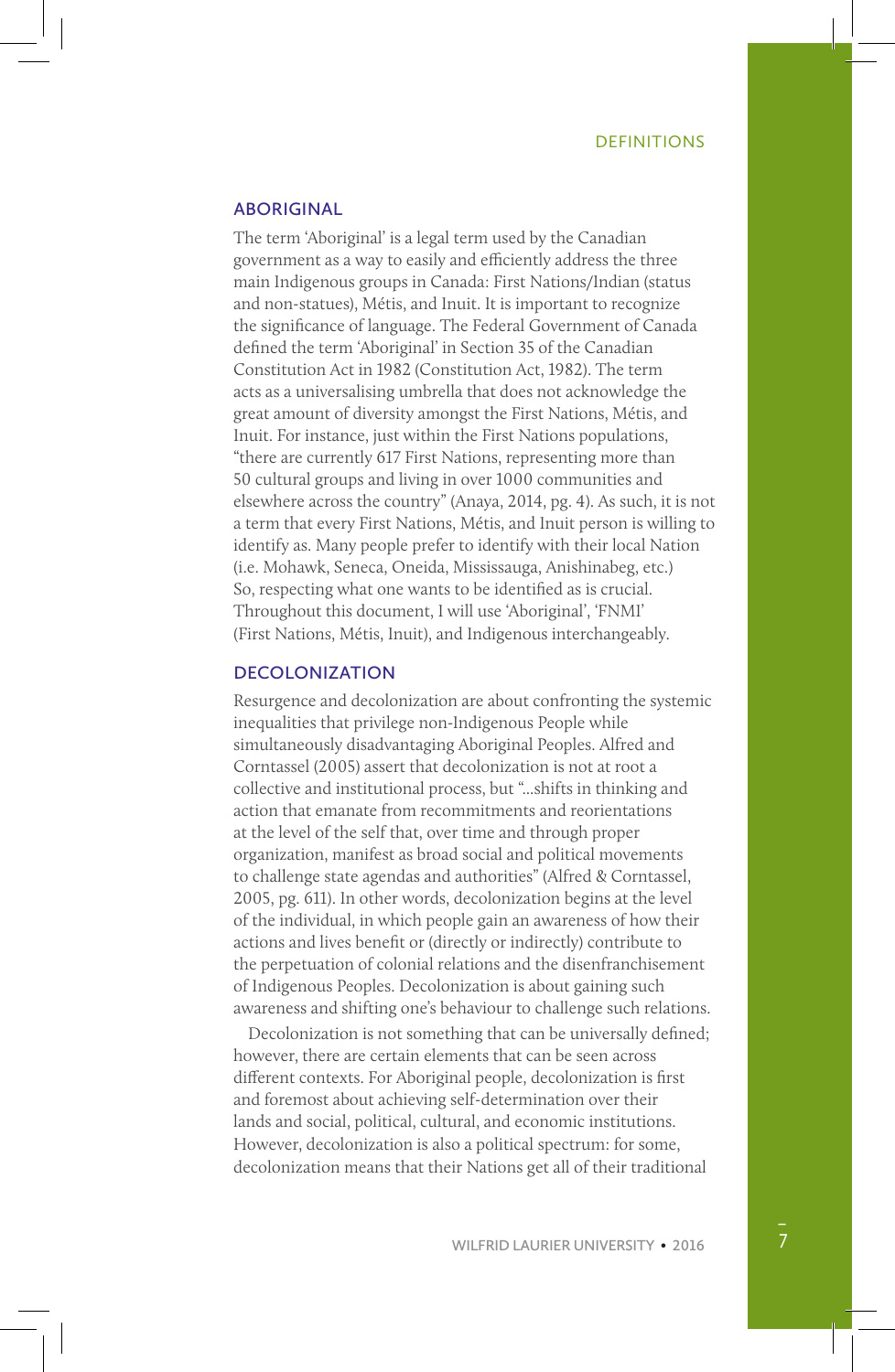lands back (Tuck & Yang, 2012); for others, it means reclaiming their Indigeneity on an individual level. Expressing the latter position, Absolon (2011) discusses decolonization and re-indigenization as involving "…learning and practising [her] culture; learning [her] language; speaking [her] language; fighting ethnocentrism in education, research and writing; battling institutional racism; and the list goes on" (Pg. 19).

#### **INDIGENOUS**

While there remains no universally agreed upon definition of the term 'Indigenous,' the one main characteristic of Indigenous Peoples is that they existed in a place prior to colonization. Thus, any people that lived in a place prior to colonial contact are Indigenous to that area (FoxTree, 2014).

First Nation (Status and non-Status): The Indian Act (1876) defines the federally recognized membership of First Nations peoples by dividing them into two categories: status and non-status. Though the requirements for holding, maintaining, and passing membership on to successive generations has undergone some amendments since the 1876 version of the Indian Act, the Federal Government still defines who is legally recognized as a First Nations person. Status First Nations peoples are recognized by the government as being eligible to receive certain special rights set out in the Indian Act. Non-Status First Nations people are not eligible to receive these additional rights.

Due to the scope of this document, it is not possible to present information on all of the First Nations groups in Canada. Instead, the document will briefly identify the major First Nations in the Kitchener-Waterloo area due to the historical and contemporary claims to the territory:

#### **ANISHINABE, HAUDENOSAUNEE / SIX NATIONS / IROQUOIS**

Also known as Ojibway/Chippewa/Mississauga/Algonquin. There is historical evidence that the land where the Region of Waterloo is located was once home to the Anishinabe. The Anishinabe's original ancestral home was located on the north shore of Lake Huron, mouth of the Mississaugi River. During the 17th century, the Anishinabe split, with groups migrating east to the Bay of Quinte and south into what is now known as south-western Ontario (from Toronto to Lake Erie) (newcreditfirstnation.com). During the 18th century, the Anishinabe began losing land due to European settlement and the northern movement of the Haudenosaunee into south-western Ontario (newcreditfirstnation.com). Today, Anishinabe in south-western Ontario include the Mississaugas of the New Credit First Nation, Aamjiwnaang, Chippewas of the Thames First Nation, and the Chippewas of Kettle and Stony Point.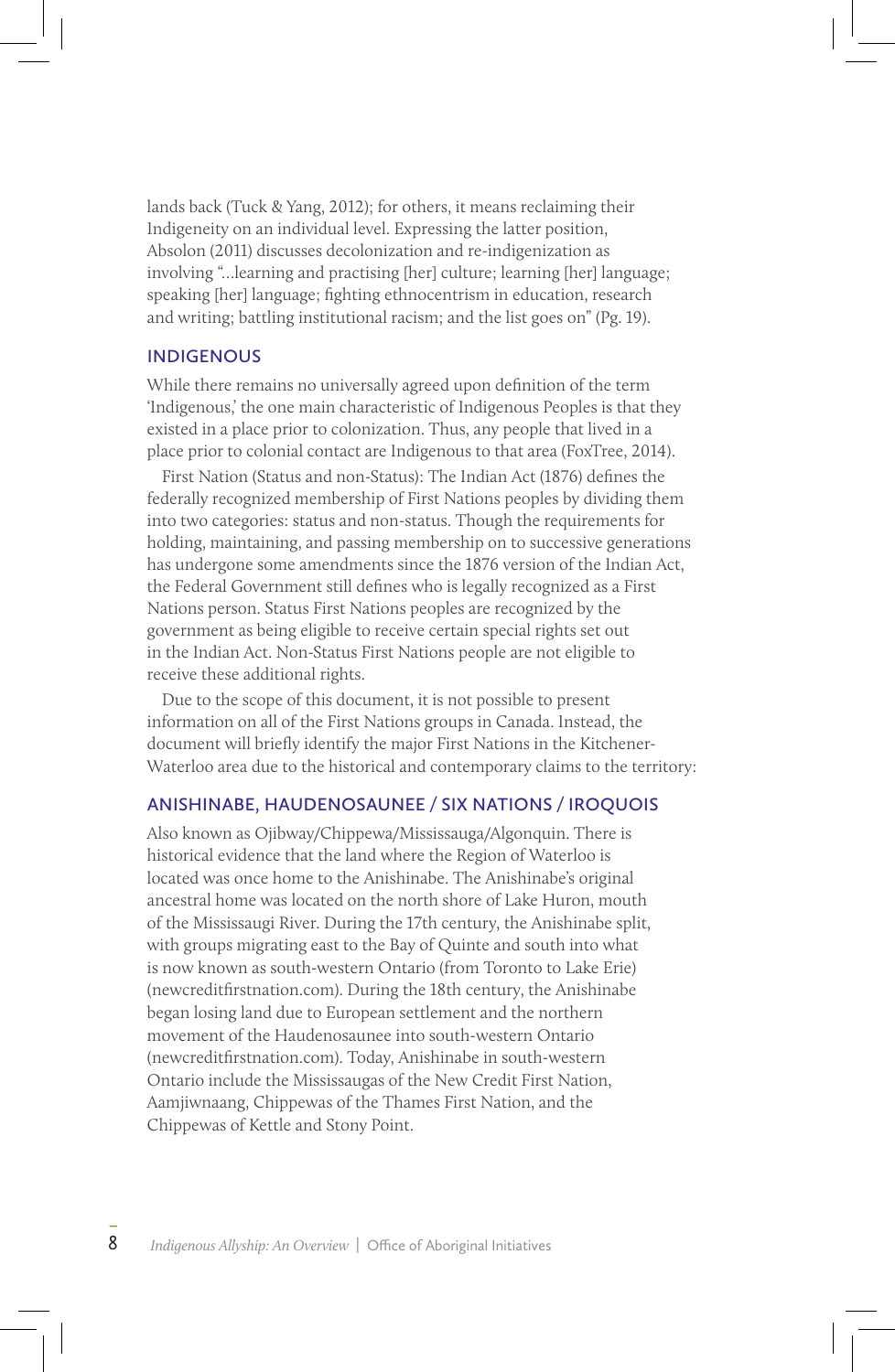#### DEFINITIONS

The Haudenosaunee Confederacy originally consisted of five Nations: Cayuga, Oneida, Onondaga, Mohawk, and Seneca. In 1722, the Tuscarora joined to form the Six Nations. The Haudenosaunee reside in parts of Ontario and Upstate New York. The largest reserve in North America is the Six Nations of the Grand River, located near Branford, Ontario. Other communities where Haudenosaunee reside include Tyendinaga, Awkwesasne, and Oneida Nation of the Thames, to name a few.

Kitchener-Waterloo is located on the Haldimand Tract, which, on October 25, 1784, after the American Revolutionary War of Independence, was given to the Six Nations of the Grand River by the British as compensation for their role in the war and for the loss of their traditional lands in Upstate New York (www.sixnations.ca). Of the 950,000 acres given to the Haudenosaunee (six miles on either side of the Grand River, all the way along it's length), only 46,000 acres (less than 5 per cent) remains Six Nations land (www.sixnations.ca).

It is important to note that Wilfrid Laurier University's Waterloo and Brantford campuses are both located on the Haldimand Tract.

#### **INUIT**

The Inuit are one of the recognized Aboriginal Peoples in Canada. In Canada, The Inuit Peoples' traditional home is in the Arctic and subarctic in Nunavut, Northern Québec, Labrador, and Northwest Territories.

#### **MÉTIS**

The Métis are one of the recognized Aboriginal peoples in Canada. The Métis peoples are of mixed First Nations and European descent. Initially, the label was used for any offspring that came from the union of a First Nations and European couple; however, through the generations since European contact in 1492, a distinct Métis culture evolved. As such, not all children of mixed heritage are Métis—only those that associate themselves with the distinct Métis culture are. The Métis are scattered all across Canada, and there is a large representation of Métis in the Kitchener-Waterloo region.

These definitions will be helpful both for reference within this document as well as for personal knowledge. The following sections of this document are by no means comprehensive. They are meant to be a starting point and a resource to be expanded upon as one continues along their journey of decolonization and allyship.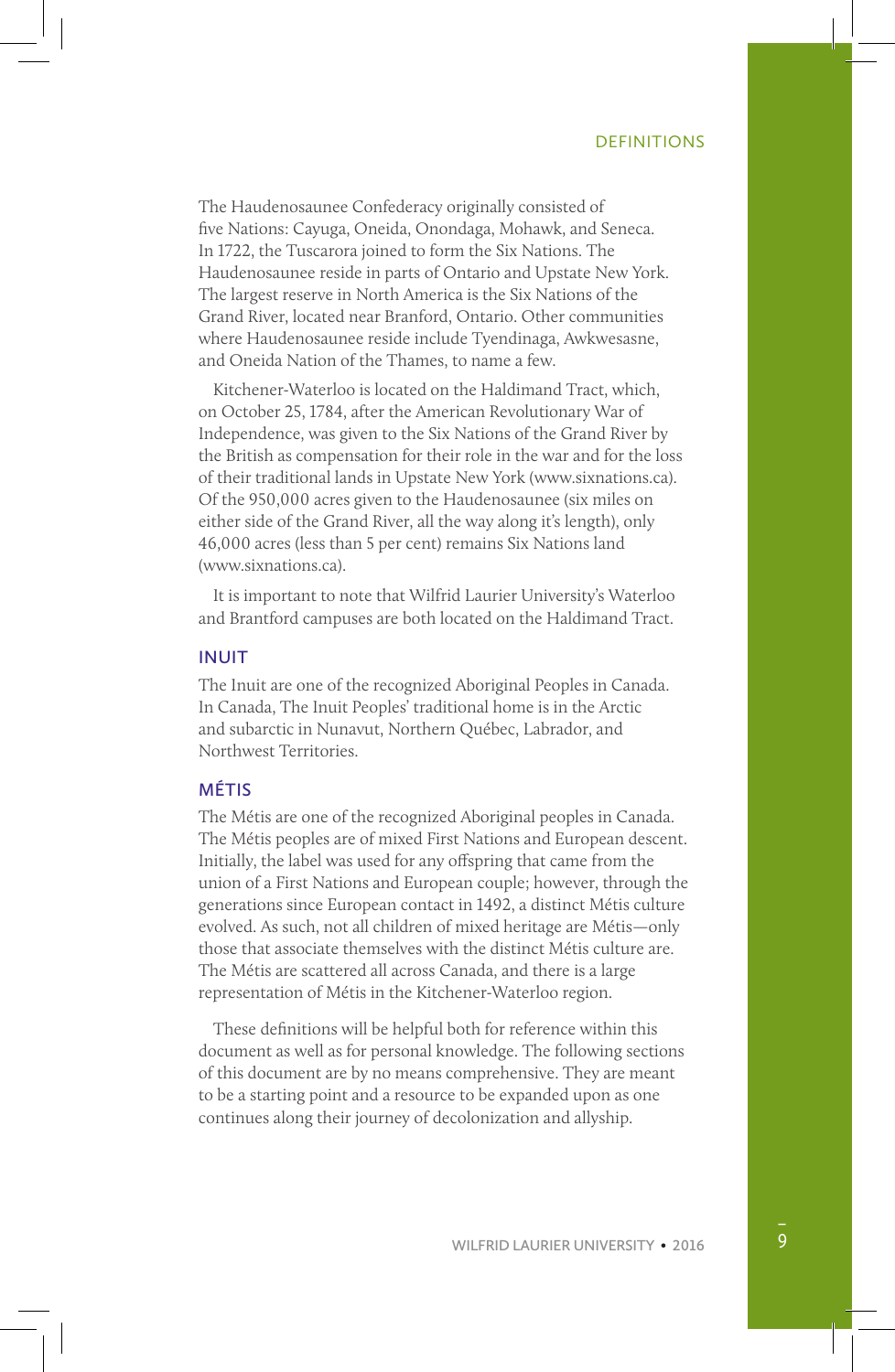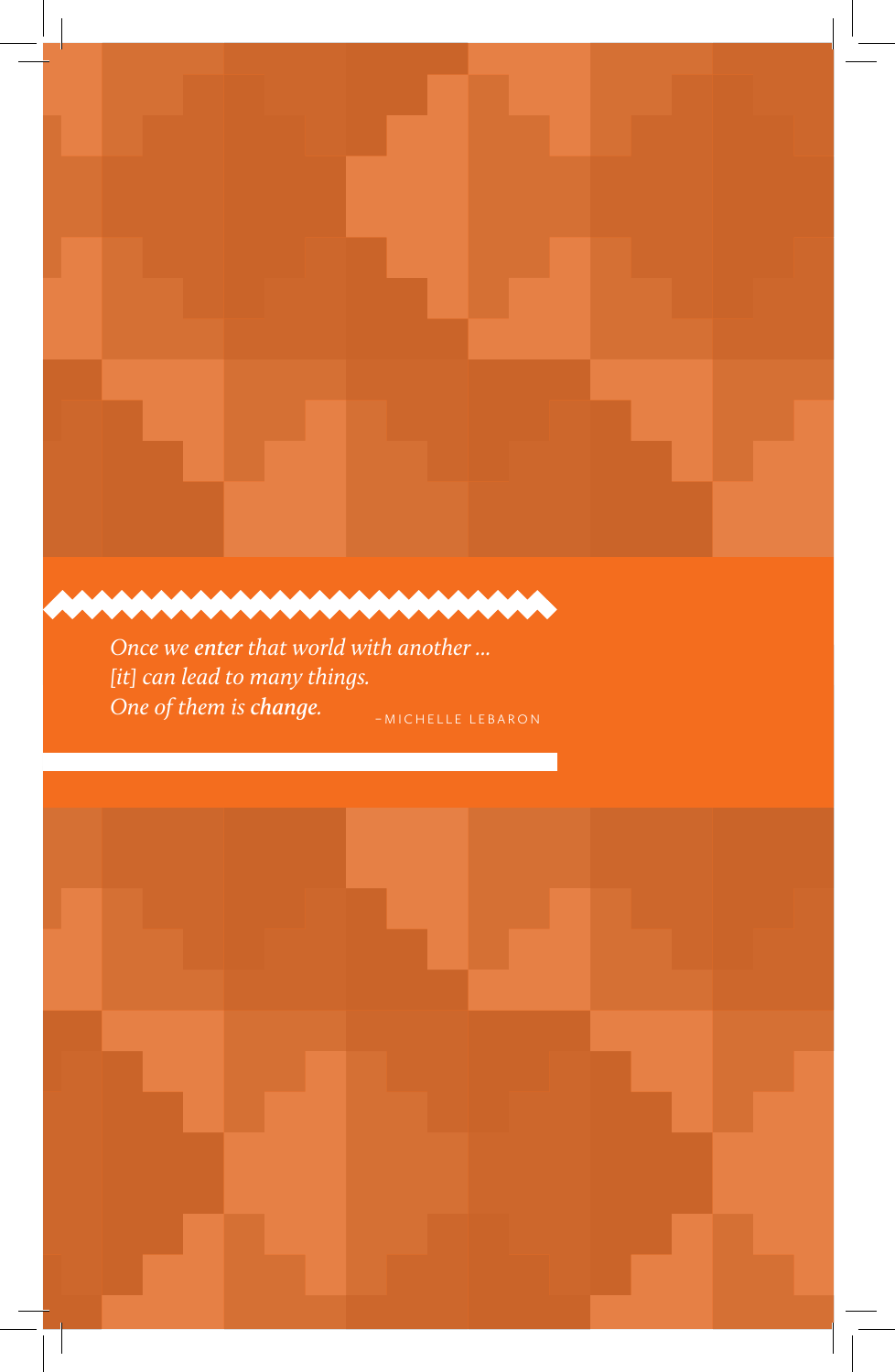# Actions to Consider

In order to be a successful ally to FNMI people, one must go beyond merely being well intentioned and sympathetic towards Aboriginal peoples' circumstances. Allyship requires hard work: humility, respect, and commitment are some of the qualities necessary to be considered an ally by Aboriginal people. Still, what does this mean? What does an ally do? And perhaps more importantly, what does an ally not do? There are many things that aspiring allies can consider doing and, at the same time, there are also many actions of well-intentioned individuals that can prove to cause more harm than good. This is critical to be conscious of as an aspiring ally to Aboriginal people because non-Aboriginal people are in positions of power, and thus, their every action has serious implications.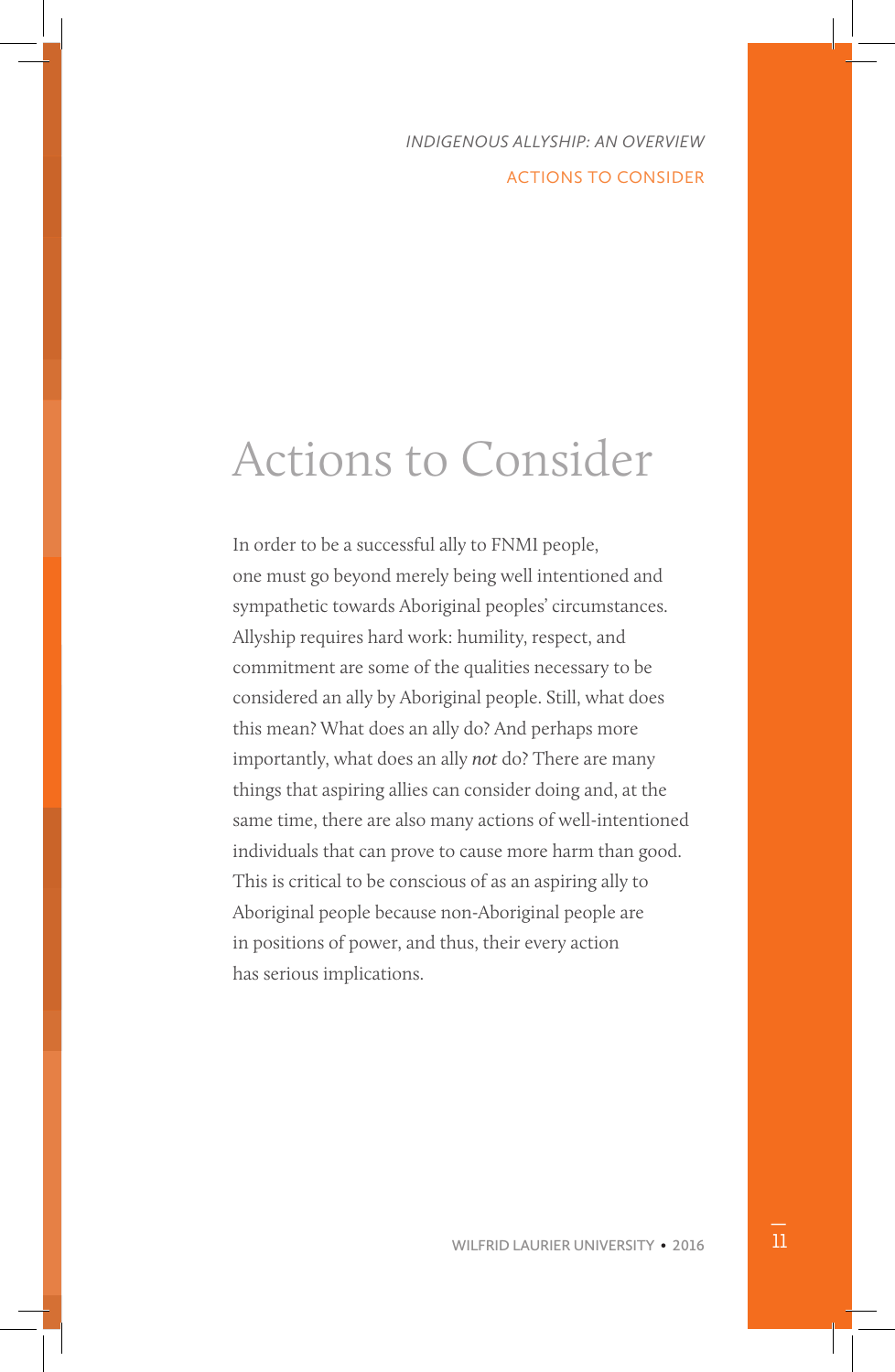**BUILD RELATIONSHIP:** One of the most important tenets of allyship that has been iterated throughout the academic and popular literature is the notion of relationship. While important for any type of allyship, this is especially critical for being an ally to Aboriginal people because relationship is a fundamental and central value of many Aboriginal cultures. A number of reasons explicate the importance of relationship building to being an ally to Aboriginal people.

First, becoming an ally is about building trust. Throughout generations non-Aboriginal people have felt that they knew what Aboriginal people want and need, and have implemented policies and programs that have had devastating effects on many Aboriginal people. Understandably, in order to protect themselves from exploitation, Aboriginal people have come to be suspicious of and distrust non-Aboriginals. Building trusting relationships is an important step in bringing down these barriers.

Second, relationship is critical because being an Ally to Aboriginal people is not about taking the lead; it is about acting in solidarity in ways that Aboriginal people deem acceptable and beneficial. In other words, an ally walks beside, not in front. Without fostering relationships with Aboriginal people and communities non-Aboriginal people cannot know what actions are acceptable. This is an important part of decolonization, as it forces non-Aboriginal people to suppress their privileged voices and the notion of superiority that has been impressed upon them from birth, and to listen to the perspectives of Aboriginal people. Regan (2010) highlights the negative colonial mentality that espouses the superiority of the colonizer in all facets of life, and asserts that in order to be an ally to Aboriginal people one must see the fallibility and inappropriateness of non-Aboriginal perspectives and practices for Aboriginal peoples' struggle for liberation and to make room for Aboriginal voices (Regan, 2010).

Finally, relationship creates accountability and responsibility for sustained action, and is fundamental to meaningful coexistence (Irlbacher-Fox, 2012).

**LEARN:** About oppression and privilege. About the history of colonization. About Aboriginal peoples and cultures. About the land you live on. To listen.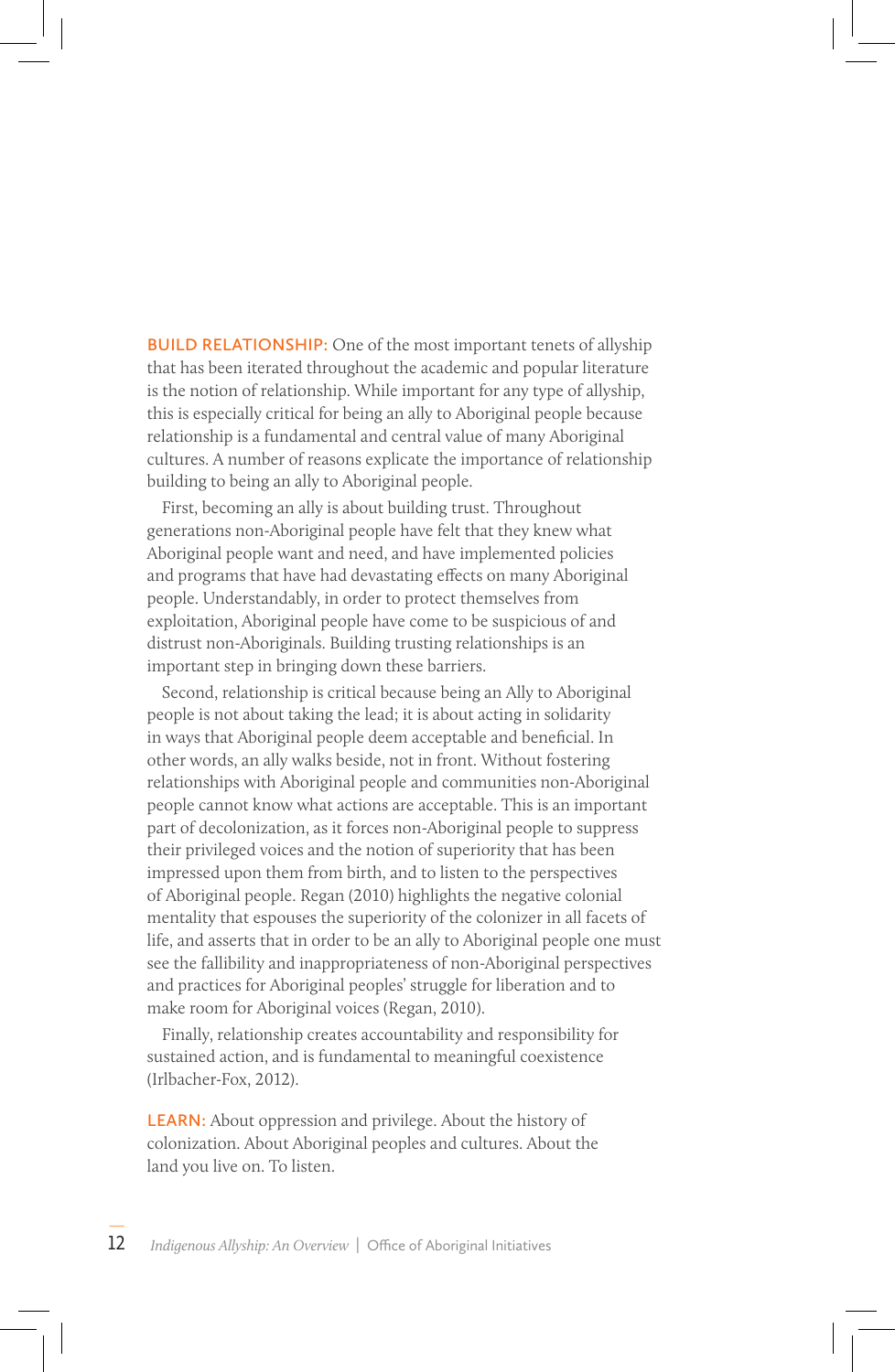#### POSITIVE ACTIONS

**OPPRESSION AND PRIVILEGE:** Oppression is not only something that is individually perpetuated through things like racial slurs. Oppression is engrained in the fabric of the Canadian systems and institutions. It is structural and systemic. Through policies the Canadian Government has embedded inequitable systems that disadvantage Aboriginal people while privileging the settler population. As Bishop (2002) says, "your ignorance is part of the oppression," so only by learning about the forms of oppression is one able to contribute positively to the fight against oppression (Bishop, 2002). Learning about oppression is a continuous journey, one that an ally can never fully achieve. Understanding that one can never truly comprehend the oppression that Aboriginal people feel is important to remind ourselves. Failing to reflect on and embrace this ignorance can contribute to the further perpetuation of Aboriginal peoples' oppression (Gehl, N.D.; Bishop, 2002).

A necessary extension of learning about oppression is learning about the opposite side of the power relation: privilege. Privilege is the recognition that success is not determined solely by one's hard work and dedication, but that one's ability to succeed is largely dependent upon their positionality within the systems (race, ethnicity, gender, sexual orientation, language, physical appearance, physical ability, psychological well-being, socio-economic status, etc.) (Nelson and Prilleltensky, 2012). These elements of peoples' contexts intersect with one another, creating intersections of oppression and privilege. For example, a person who is male, white skinned, cisgender, and heterosexual is more privileged than a white male who is cisgender and homosexual. In the case of allyship, a settler has more privilege than an Aboriginal person. Due to the intersections of race, socio-economic status, and the other aforementioned elements settlers are privileged because they benefit from the dispossession of Indigenous Peoples' lands. Privilege is when people and groups benefit from unearned advantages that increase their power relative to others, at the expense of others (McIntosh, N.D.; Nakata, Nakata, Keech & Bolt, 2012; Gehl, 2013a; Gehl, 2013b).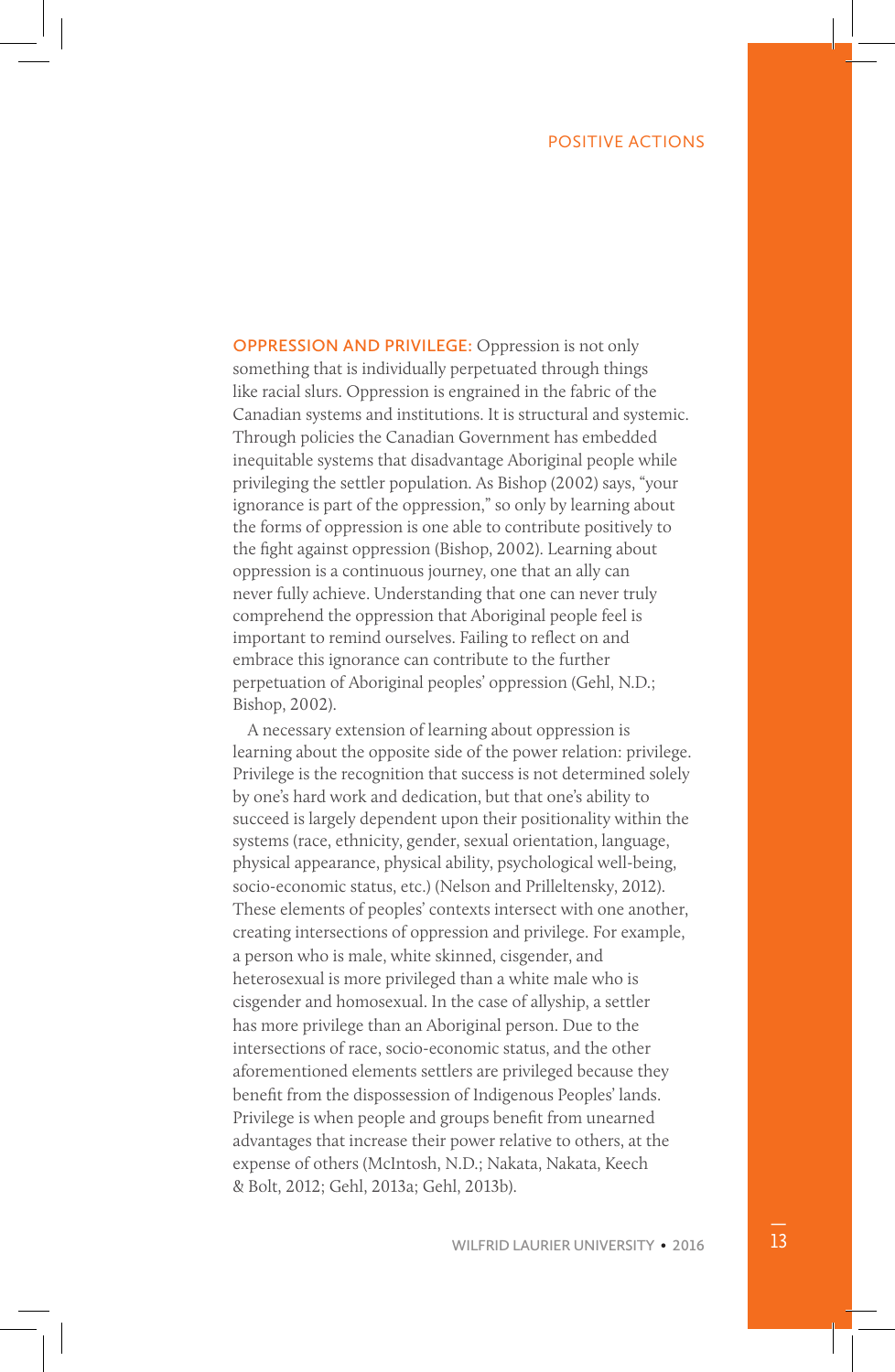**HISTORY:** A critical component of being an ally to Aboriginal people is learning about the history of colonization of North America—not from the perspectives of the dominant society, which tends to portray the colonization of North America as benign, through the lens of the Doctrine of Discovery, but from the perspective of the Aboriginal people. History is always political, and the histories taught in the mainstream education system are the ones that are presented by the colonizer. So much of the truth of our shared history, history from Aboriginal perspectives, is not acknowledged. These histories reveal that while the colonization of Canada and the United States was done in part my means of forced removal of Indigenous Peoples from their lands, in many cases the Dutch, British, and French Crowns—and the subsequent settler-colonial governments—entered into Treaty agreements with Aboriginal Nations, which the Canadian and United States Governments proceeded to violate time and again (Dickason, 2009; Saul, 2009; King, 2012).

Another revelation that is highlighted through reading about the history of colonization in North America is the fact that it is not only an historical phenomenon but also a contemporary reality. Colonization has and continues to concern land and natural resources (Cote-Meek, 2014). The foundation of the Canadian Government's economy—and in reality, the global economy is based on resource extraction (through oil, minerals, precious metals, etc.). This means that Canada's agenda is prioritized on accessing more resourcerich lands in order to capitalize on the resources found in and on the lands. While not all Indigenous Peoples are opposed to capitalist development, communities have the right of self-determination to decide whether or not they wish to engage in such activity, and many Indigenous communities oppose it because of the cultural and spiritual significance of their homelands. This means that many Aboriginal communities oppose the Government's encroachment onto their lands with the intent of taking the resources. (This is a highly political matter that is far beyond the scope of this document, so our discussion of this will be limited to this short piece. If you wish to read more about it, check out Deloria, 2003, Hall, 2012, and Tuck & Yang, 2012—their references are in the appendix of this document). Such conflict over resources has motivated the development of numerous racist and genocidal policies, laws, and institutions over the past two hundred years aimed at assimilating Aboriginal people into Canadian society and culture, thereby finally solving "the Indian problem". Some notable examples include: the Indian Act, 1876; the Indian Residential School system; the White Paper, 1969; the Jobs and Growth Act, 2012 (Bill C-45); and what is under proposal as of this writing, the Anti-Terrorism Act, 2015 (Bill C-51).

**PEOPLE AND CULTURES:** One cannot become an ally to FNMI without learning about the peoples and their cultures. This goes back to the notion of relationship; a central component of building a relationship with people and communities is about gaining an appreciation and a greater degree of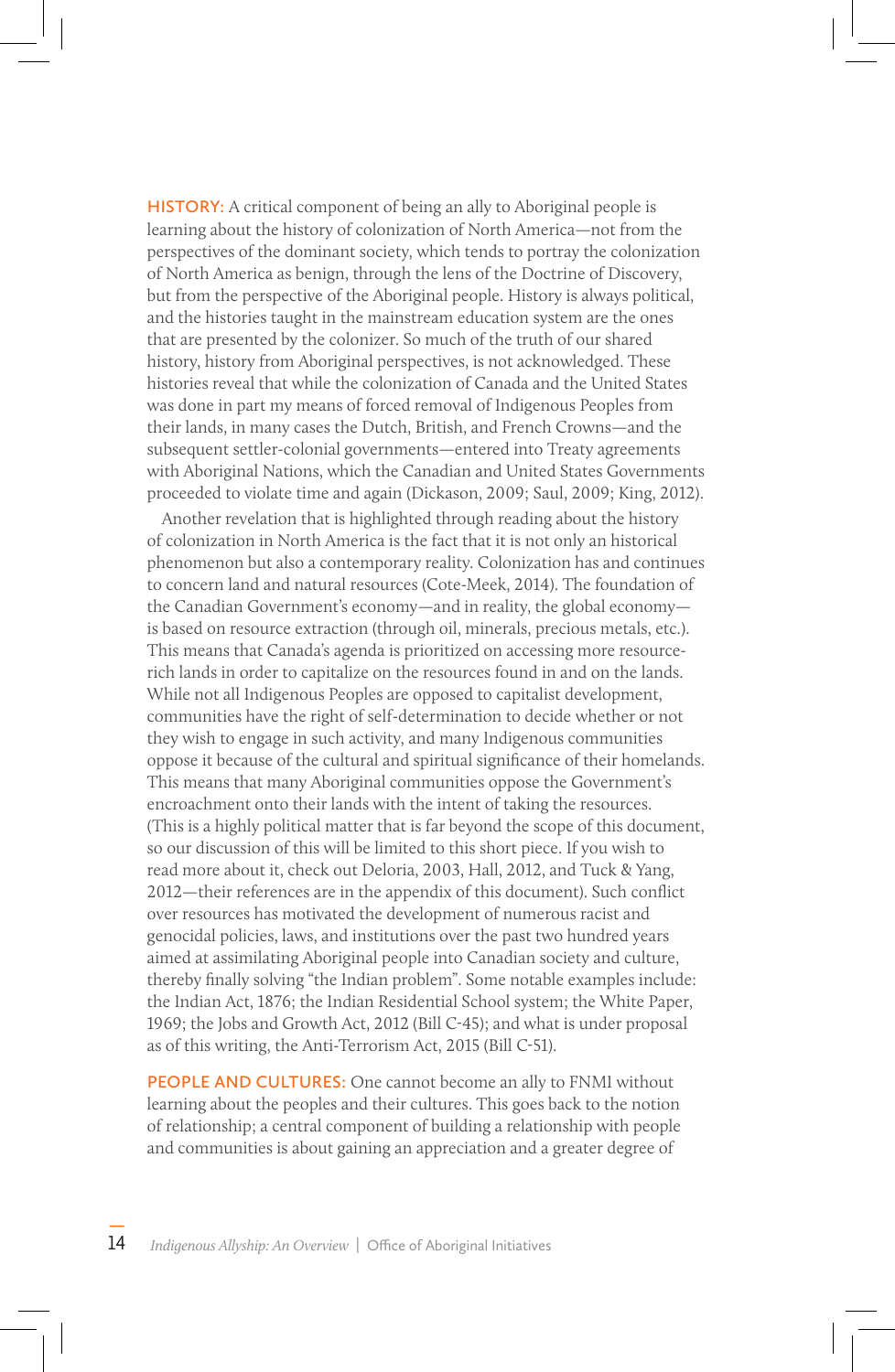#### POSITIVE ACTIONS

understanding of the 'other' through interaction. An ally can and is encouraged to—learn independently. However, not all learning can, or should, occur apart from personal interaction. In addition, learning about Aboriginal cultures contributes to the cultural revitalization and re-emergence of culture. Since the late 18th century, the Canadian Government has continued to impose policies and programs aimed at assimilating Aboriginal people into the dominant Canadian culture by means of cultural genocide (Battiste & Henderson, 2000; Alston-O'Connor, 2010; Battiste, 2011). These policies had—and continue to have devastating effects. However, the strength and resilience of Aboriginal peoples and cultures prevented the success of these policies and programs. And in recent years Aboriginal peoples and cultures have been resurging. Learning about the cultures contributes to such resurgence.

Learning about cultural practices, histories, beliefs, and languages contributes to the re-indigenization of Aboriginal peoples. And learning about these important things as a non-Indigenous person contributes to resisting colonization as it keeps the knowledge and cultures alive—which is in direct opposition to the goal of settler-colonialism.

**LAND:** Land is critical. To be an effective ally to Aboriginal people, one must learn about, not only the ontological and epistemological importance of land for Aboriginal cultures, but also about whose land it is that you are on. The relationship that Aboriginal people have with the land is completely different from that of the Western/Canadian relationship to land (Deloria, 2003; Beaton, et al., 2009). Whereas the Western/Canadian relationship with land is hierarchical, with humans dominating and controlling the land and exploiting it for their benefit, Aboriginal peoples and cultures' relationship with land is horizontal, in which respect and reciprocity are emphasized (Mohawk, 1995; Deloria, 2003; Nelson, 2008; Beaton, et al., 2009; Simpson, 2011). As mentioned earlier in the document, the land that both of Wilfrid Laurier University's primary campuses are located on is traditionally Haudenosaunee (Six Nations/ Iroquois), Anishinabe, and Neutral. Legally, it is recognized as Haudenosaunee land due to the Haldimand Treaty in 1784 mentioned above.

Learning about whose land you are on and acknowledging the fact that it is the territory of those Peoples is an important action to take to combat the continued erasure (i.e. the idea that Aboriginal people no longer exist) of Indigenous Peoples from their lands.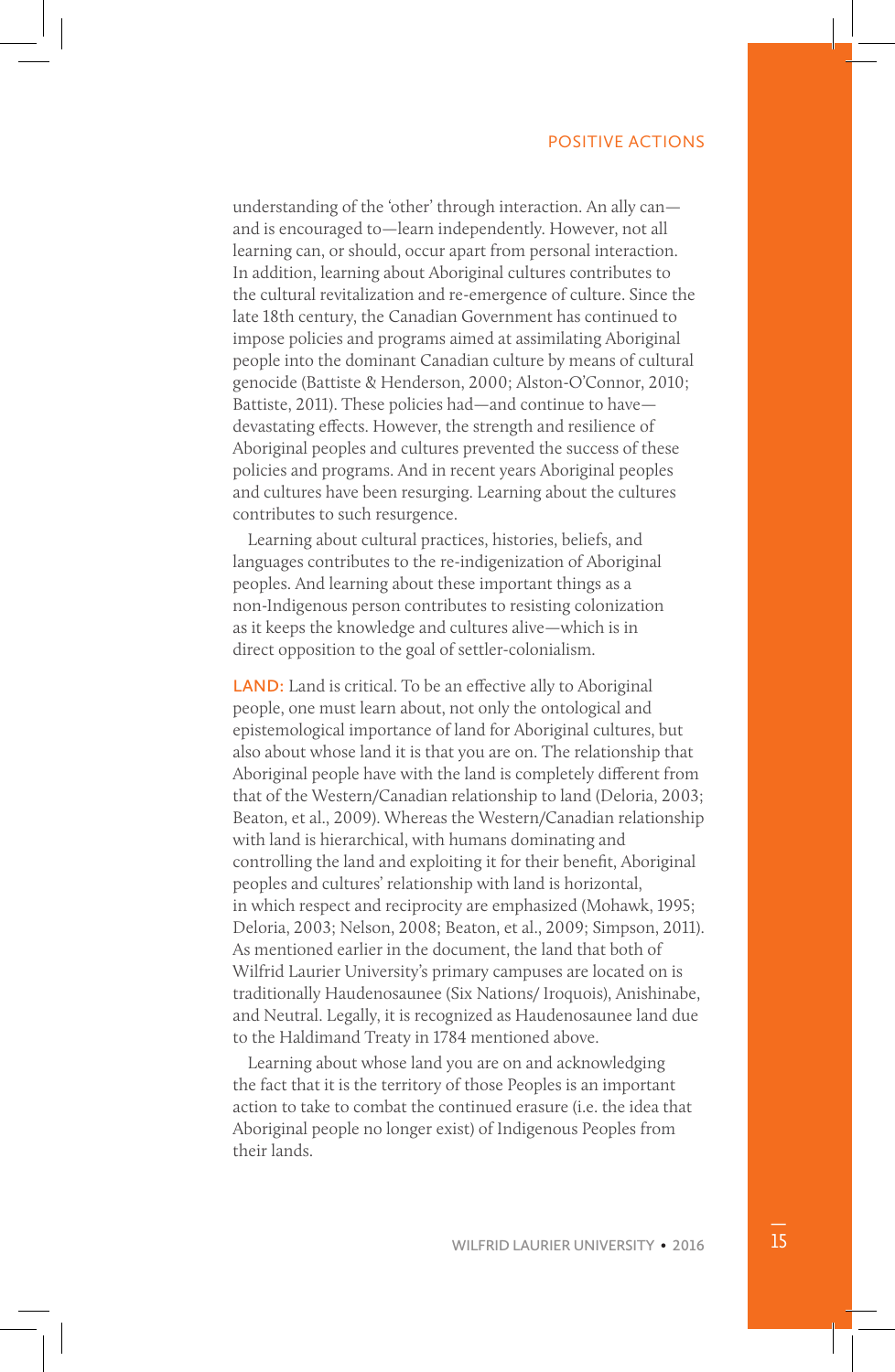Some departments at WLU have begun implementing this practice into their official course procedures by integrating a formal acknowledgement that WLU is located on the traditional territory of the Neutral, Anishnabe, and Haudenosaunee peoples.

**LISTENING:** In any exchange where there is a genuine effort to learn and to build relationship, one must observe and listen with an open mind and an open heart. This skill is particularly important for non-Aboriginal people who wish to be allies to Aboriginal people. It is a skill that many non-Aboriginal people lack. The Western/Canadian culture has instilled in its citizens a profound inability to view the value of other cultures, and as such, there can be the tendency to not listen, and to believe that one already knows what is right. This is something that non-Aboriginal allies must continually and consciously work on improving, because allyship is not about taking the lead. It is about standing in solidarity and supporting Aboriginal people and privileging their voices.

Making space for Aboriginal people and listening with an open mind and an open heart is about listening even when the things one hears and learns provokes unsettling realizations about how the settlers have treated Aboriginal people and how the Canadian system purposely disadvantages Aboriginal people. Regan (2010) provides a quote by LeBaron:

"The first step in truly listening is silence, not just refraining from speaking but "being silence." Being silence is not an action or inaction; it is a state that engages our bodies, minds, feelings, and spirits. When we are being silence, we are concentrating, still and calm. Our thoughts are silent. Our attention is in the present... When we are willing to enter a space of listening... we will hear, know and sense things both spoken and unspoken... We don't know how this happens, but we know that it does happen. It is as though the stories that are shared are doorways into many other stories... Once we enter that world with another... [it] can lead to many things. One of them is change."

This quote is brilliantly and beautifully put, and shows that in order to listen effectively one must be active in their listening. One must want to listen.

It is critical to heed the sources of the information that one gets, especially when it relates to Indigenous peoples, cultures, histories, and experiences. Because everything is socially constructed, meaning that our perspectives and ways of understanding and knowing (our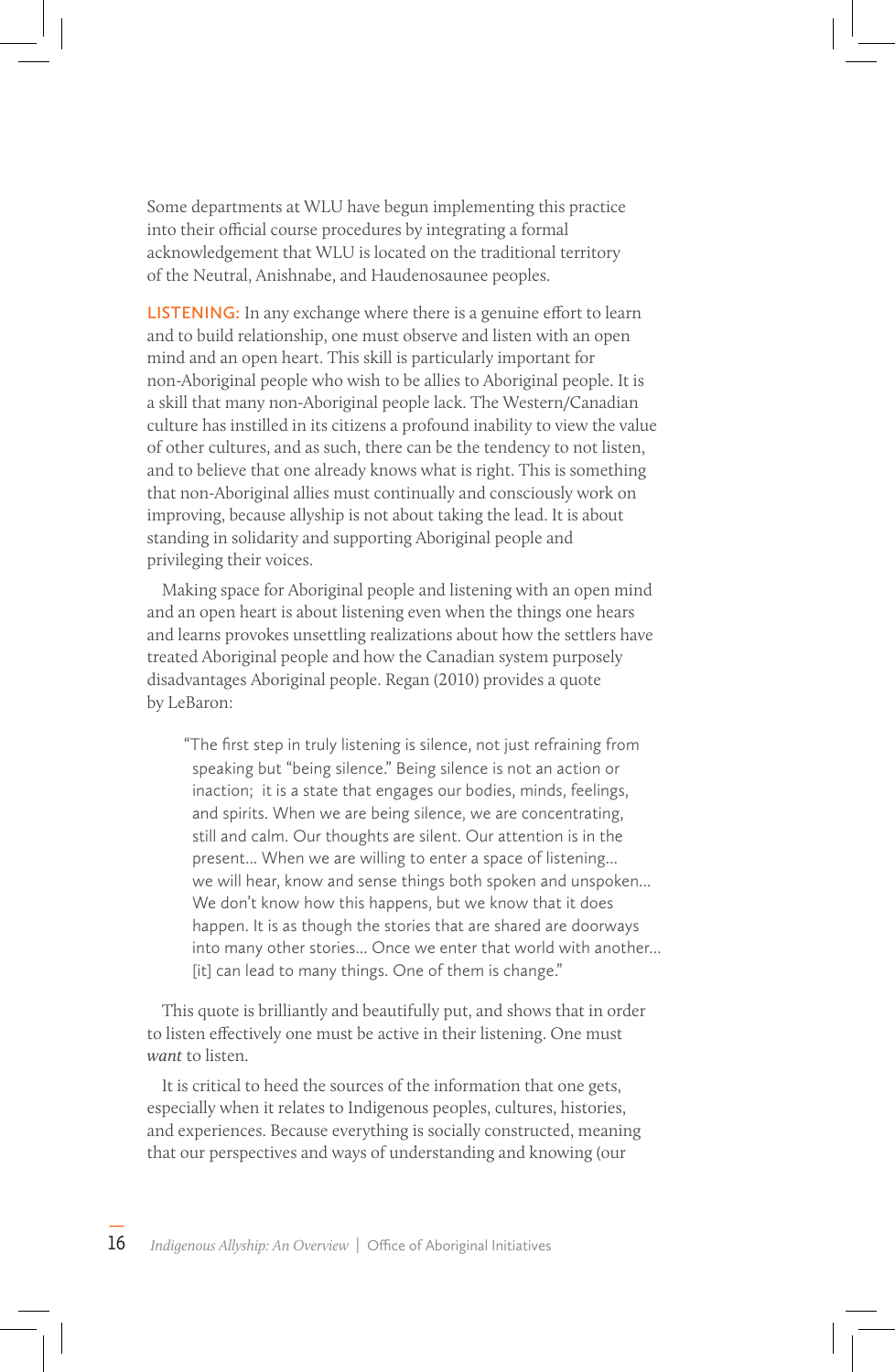#### POSITIVE ACTIONS

epistemologies) and our ways of viewing the world (our ontologies) are shaped by our social environments (families, histories, cultures, experiences, socio-political and economic positionings, etc.), information is not objective. As Lincoln (1995) asserts, texts (and any perspectives for that matter) "…are always partial and incomplete; socially, culturally, historically, racially, and sexually located; and can therefore never represent any truth except those truths that exhibit the same characteristics" (Pg. 280). All information is shaped and constructed through the author's lens(es) representing where they are located in society. Take academia for instance: academic institutions are colonial spaces that are dominated by the settler-colonial cultural values including its epistemological and ontological standpoints (Cote-Meek, 2014). This means that most of the knowledge that exists within academia has been produced by non-Indigenous people and thus has been interpreted, reshaped, and re-presented through a settler-colonial lens. Thus, knowledge that exists within academia does not automatically give that knowledge validity or credibility. So, while there are some high-quality sources of knowledge from non-Indigenous people, best practice is to privilege Indigenous voices.

**ACT:** Allies have a responsibility to act. This is a component of what Brown and Ostrove (2013) are referring to when they say that one of the characteristics of an ally is accountability. Accountability towards Aboriginal people and communities is about taking action by supporting Aboriginal people and communities in their liberation efforts. But this does not mean waiting around to always be told what to do—such a position may further burden Aboriginal people (Walia, 2012). Montreal activist Jaggi Singh said that "[t]he only way to escape complicity with settlement is active opposition to it. That only happens in the context of on-the-ground, day-to-day organizing, and creating and cultivating the spaces where we can begin dialogues and discussions as natives and non-natives" (Walia, 2012). The following are a number of actions that Allies can do to be accountable to Aboriginal people and communities:

**EDUCATION:** One of the most critical actions that allies can and should do is educate other non-Aboriginal people about what they are learning. Of these learnings, the most important things to educate non-Aboriginal people about are oppression, privilege, and about one's own experience of their journey as an ally. Teaching people—especially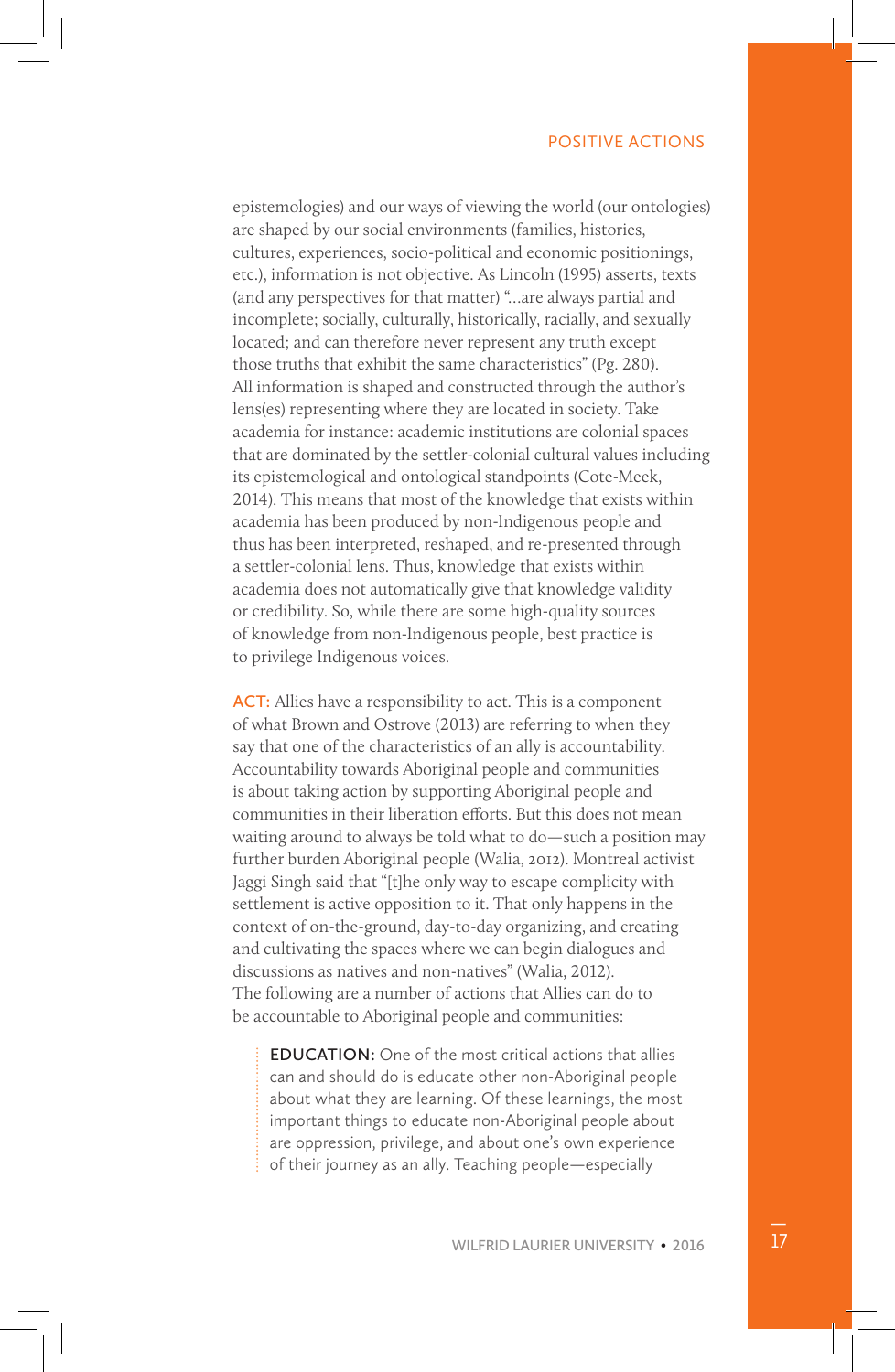#### POSITIVE ACTIONS

younger generations—about the realities of the situation is necessary for changing the negative societal attitudes and behaviours towards Aboriginal peoples.

**REFLECT UPON INTENTIONS AND MOTIVATIONS:** It is good practice to always question one's motivation for becoming an ally. Edwards (2006) provides an evolving conceptualization of an ally being immersed in three interconnected phases that continually build on one another: first, is an ally for self-interest who is motivated by protecting loved ones from harm; second, is an ally for altruism who is motivated by guilt (white/settler guilt); and third, is an ally that is driven to address the systemic roots of oppression by a philosophy and commitment to the betterment of society. As articulated throughout this document, the latter phase of Edwards' conceptual model is the position taken by non-Indigenous people that are perceived by Indigenous people as true allies. This highlights the importance of constantly examining one's intentions for engaging with Indigenous people and communities. As mentioned earlier, self-reflexivity is critically important as it allows for one to gain awareness of one's intentions and motivations, ways of thinking, and actions in a meaningful way and understand what the implications are. Of particular importance is reflecting on one's experiences of privilege to ensure that one's actions do not contribute to the perpetuation of oppression of the very people one is trying to be an ally to. Self-reflexivity can include asking questions such as: 'why do I want to work with Indigenous people?', 'what benefits will I enjoy in this endeavour?', 'can I practice conscious awareness of my place of power and privilege?', and 'how can I prevent thoughts and feelings of knowing what is best?'. While this is not an exhaustive list of questions to ask one's self in order to reflect on intent and motives, it can provide a space to continue to examine one's aspirations to be an ally.

**APPROACH POLITICAL REPRESENTATIVES:** Non-Aboriginal people can use their voices to contact the government and offer support to the process of decolonization. As a society that claims to value democracy, it is imperative that people use the power it gives them (the right to vote; the right to mobilize and demand government to hear the people) to demand that the government make changes. This cannot only come from Aboriginal people, but must also come from the settler population.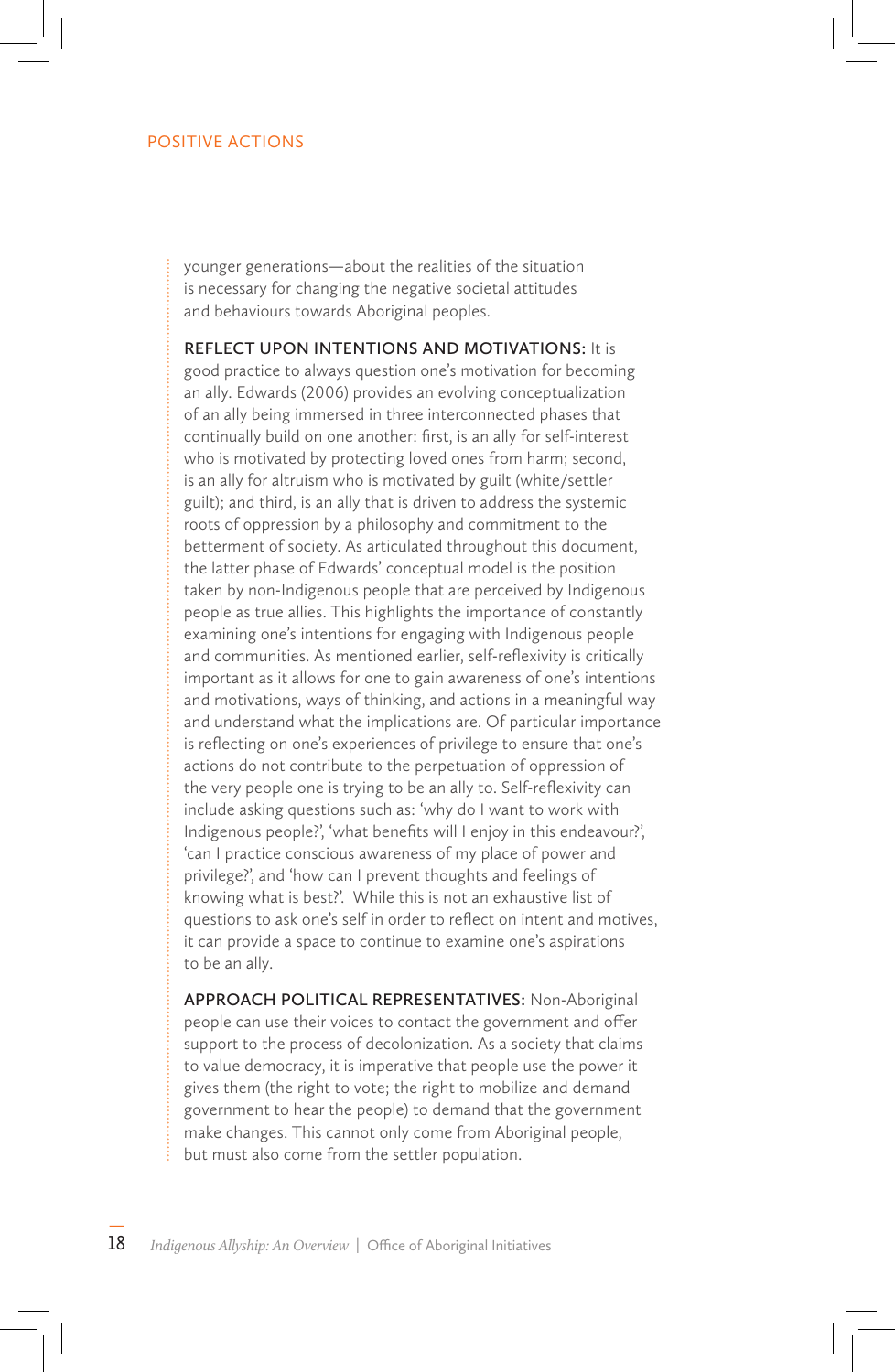#### NEGATIVE ACTIONS

**CULTURAL APPROPRIATION:** Appropriation is the acquisition of intellectual property, traditional understandings, cultural expressions, and/or artifacts from another's culture without their permission. This includes, but is not limited to, the unauthorized use of another culture's dance, music, language, traditional medicine, ceremonial practice, etc. Appropriation can be overt or subtle. The appropriation of culture is particularly harmful when the source community has been oppressed and exploited in other ways or when the object of appropriation is of significance such as sacred objects (Scafidi, 2005). Through the impact of colonization, Indigenous Peoples have experienced continued oppression and marginalization; thus, cultural appropriation can cause further exploitation and oppression for Indigenous people. To ensure that this does not occur, it is good practice for aspiring allies to be fully grounded in their own ancestral history, ways of understanding and knowing, worldviews, and culture. Thus, creating a space in which to find the commonalities without appropriating. By thoroughly examining ones own culture and being deeply rooted in their understanding of who they are and where they come from allies will be able to resist the temptation to actively engage in cultural appropriation. As Baskin (2011) explains, an effective way to engage in Indigenous ways of helping, as non-Indigenous persons, is to concentrate on an Indigenous worldview rather than cultural and spiritual practices. Further, Baskin (2011) explains how a worldview is a foundation of values, principles, and ethics that guides how one experiences and sees the environment, people, communities, challenges, etc.

While this does not mean a non-Indigenous person can never participate in cultural practices, it does mean that those cultural practices cannot be ascertained without the adherence to proper protocol and permission from the appropriate people. This connects to the section on relationship above; without having the trusting relationships with people and communities through which you are invited to take part in cultural practices, engaging in such activities is disrespectful and constitutes colonial behaviour. For, as we mentioned before, colonization involves resource extraction. This is not limited to the exploitation of Indigenous Peoples' lands and natural resources but also encompasses the exploitation of cultural and spiritual knowledge, practices, and artifacts.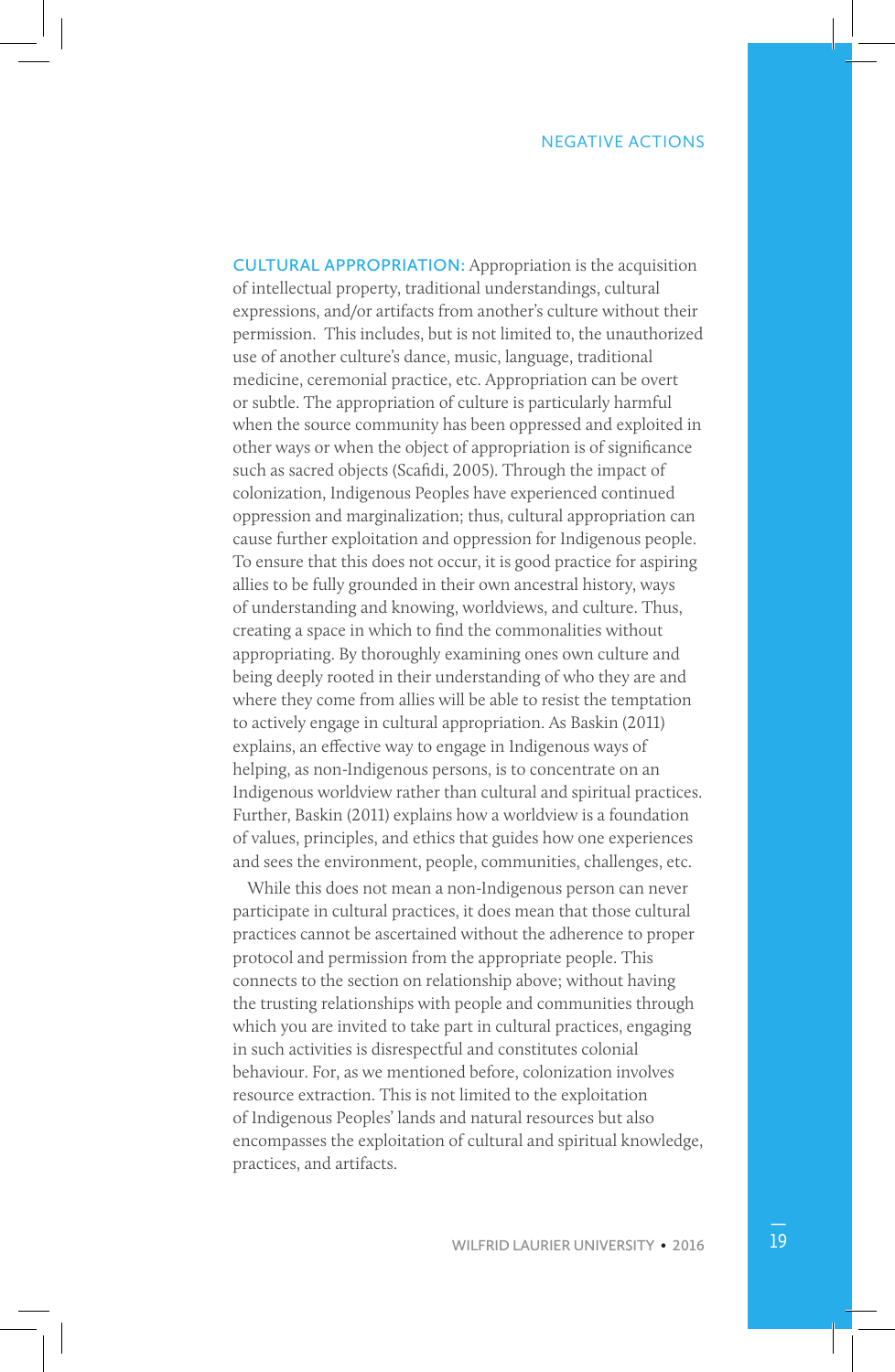**TAKE LEADERSHIP:** As mentioned above, allies should never take leadership (Gehl, 2013a; Gehl, 2013b). Again, this does not provide non-Aboriginals with an excuse to be inactive, for, as stated above, there are actions that non-Aboriginal allies can take on their own. What this is referring to more specifically is that non-Aboriginals should never be in the role of the leader of a movement or other efforts on behalf of Aboriginal people. Such actions prove to further disempower Aboriginal people. Bishop (2002) states this, saying that allies should "[n]ever take public action or credit for an oppressed group's process of liberation" and that they should "[r]efuse to act as a spokesperson, even when reporters gravitate to [them] because they are more comfortable with [them]" (Bishop, 2002). The only time non-Aboriginals should speak in public is if Aboriginal people have asked them to "…speak from their point of view as an ally or to take a public role on their behalf because speaking out will be too dangerous for them" (Bishop, 2002).

Respecting this is an action in and of itself; namely, action against the Western 'saviour complex' and white privilege, which characterize the approach toward issues of injustice that have been sustained and ingrained in Western societies for centuries. This 'saviour complex' gave rise to the policies responsible for colonization and the mission civilisatrice in which European colonial empires set out to 'lift the uncivilized Indigenous people up and into civilization,' and free them from their inevitable damnation by casting them in the light of Christianity (Paris, 2002; Regan, 2010). These policies and ways of thinking are not a thing of the past, but still colour policies and industries that we have today.

With that said, it is appropriate and necessary for allies to take leadership in some contexts. For example: leading a campaign to educate their peers, petitioning governments, etc.

**INTERFERE:** Aboriginal peoples and Nations are not homogenous. Great diversity exists within and between different Nations. And wherever there is diversity there is difference of opinion, beliefs, etc., and thus, conflicts and struggles are inevitable to arise. Allies should not intrude or interfere in struggles within and between communities, unless explicitly called in, and even then, non-Indigenous people should not attempt to take over the situation. Doing so also serves to perpetuate the civilizing ideology held by the West and "...violates the basic principles of self-determination" (Walia, 2012).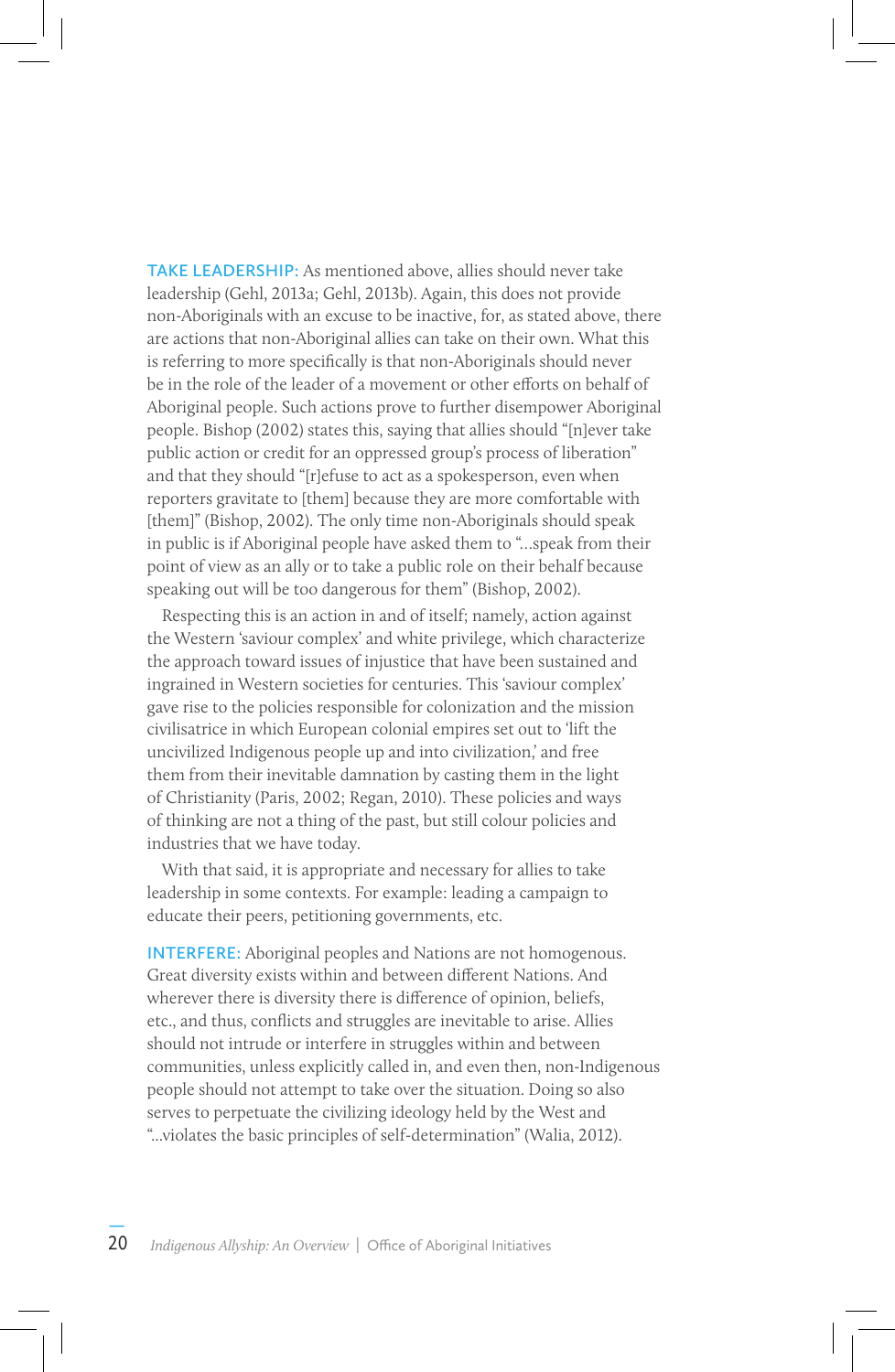As decolonization is the central struggle for Aboriginal peoples and non-Aboriginal allies, violating Aboriginal peoples' self-determination is not engaging in decolonization but is reinforcing the colonial structures and relations that exist.

**SEEK EMOTIONAL SUPPORT:** Another important consideration for non-Aboriginals not to do is seek out Aboriginals for emotional support. Aboriginal people need their energy for their own struggles (Bishop, 2002; Gehl, 2013c). The privilege that non-Aboriginals have frees them from many of the burdens that Aboriginal people face; therefore, adding on to Aboriginal peoples' load is disrespectful and is in fact counterproductive. Of course, this needs to be weighed differently depending on the context. This is especially important if a strong relationship does not exist. But if one has a strong, reciprocal, and mutually supportive relationship with Indigenous people, then it is appropriate. There is a difference between seeking support from a friend when struggling with the unsettling feelings that arise from confronting one's position as a settler and taking those same struggles to Indigenous people that one does not know, merely because they are Indigenous.

**HAVE EXPECTATIONS:** Non-Aboriginal people who wish to be allies should not expect Aboriginal people to be grateful to them (Bishop, 2002). The centuries of non-Aboriginal people 'helping' Aboriginals, while implementing harmful policies and practices, have created a climate of distrust and hesitance felt by many Aboriginal people when non-Aboriginals claim to be their allies. So, when beginning to insert oneself into communities with the intention of 'becoming an ally,' do not presume that you will be welcomed with open arms. It takes time, dedication, humility, and a display of prolonged commitment to a community before the walls begin to come down and trust can be established.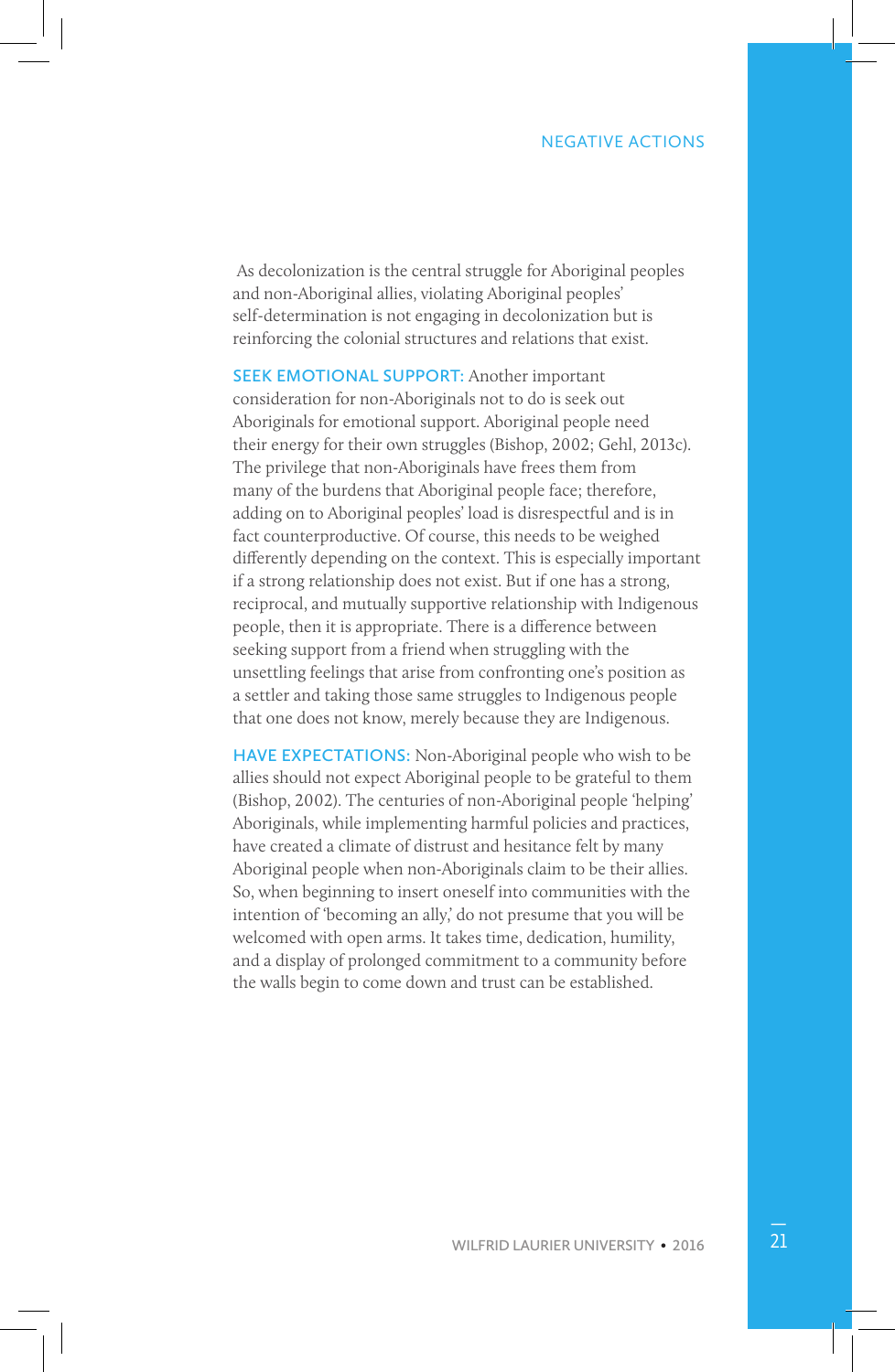

### A Living Document

This is a 'living document'. It is subject to change and grow. If you wish to contribute any information to the document, please contact **Melissa Ireland**, Student Support Coordinator at the Aboriginal Student Centre by email at: **mireland@wlu.ca** or by phone at 519.884.0710 x4190.

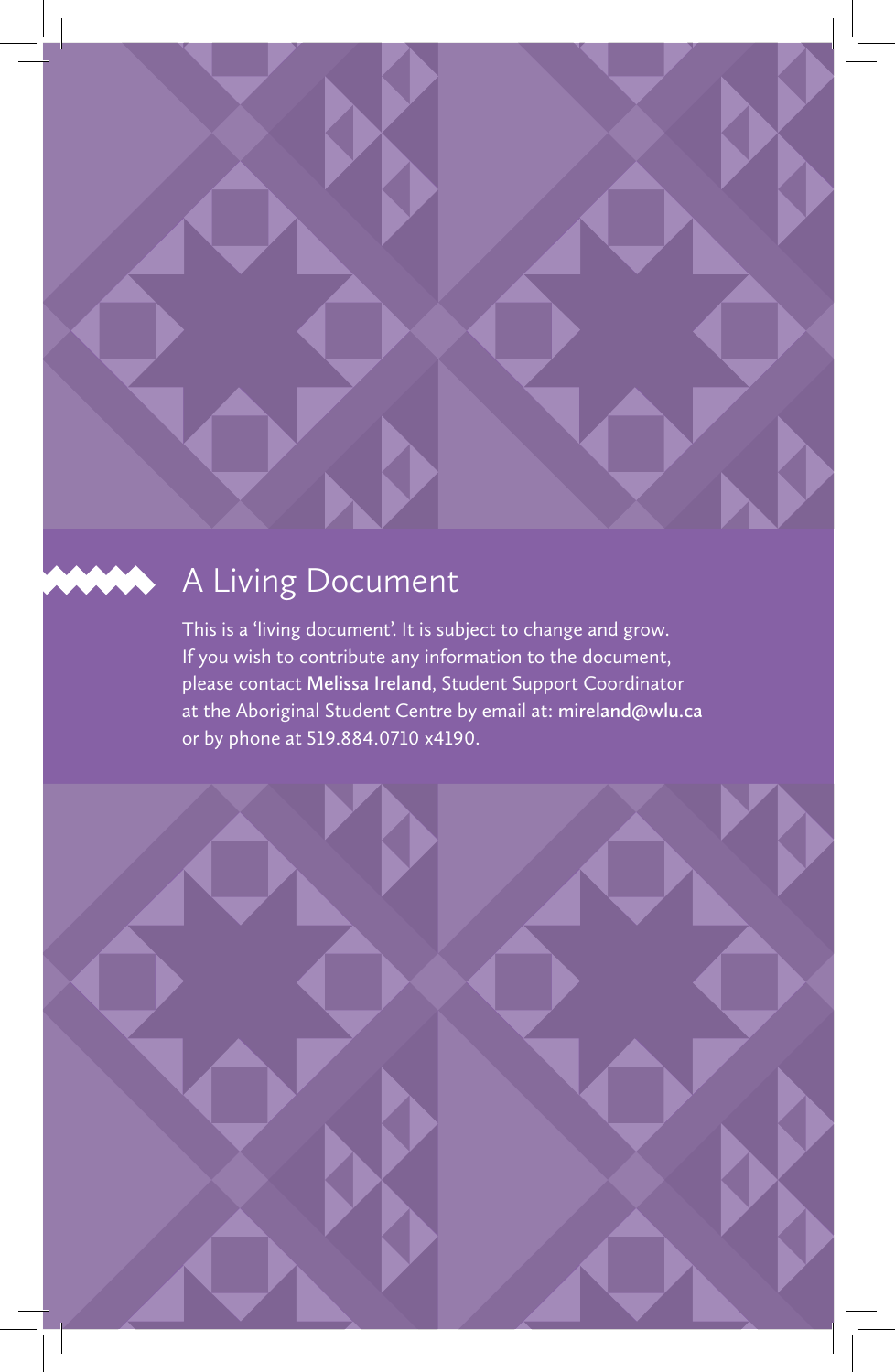NEXT STEPS

# Next Steps

This document is meant to express the realities of what it takes to stand in solidarity with Indigenous Peoples in a culturally appropriate and empowering way that prioritizes decolonization. This is a difficult task, one that takes tremendous perseverance, humility, and courage. It is also very rewarding. You will build deep, invaluable relationships with people that challenge you to be a better person and a better community member.

So what's next? Before jumping up and rushing in to take direct action, continue on to the resources listed in the last section of this booklet and continue learning. We've compiled a list of literature resources—both academic literature and non-academic—that is by no means exhaustive, but it should get you on the right track. Additionally, we have included a list of videos and local organizations that might be helpful to you.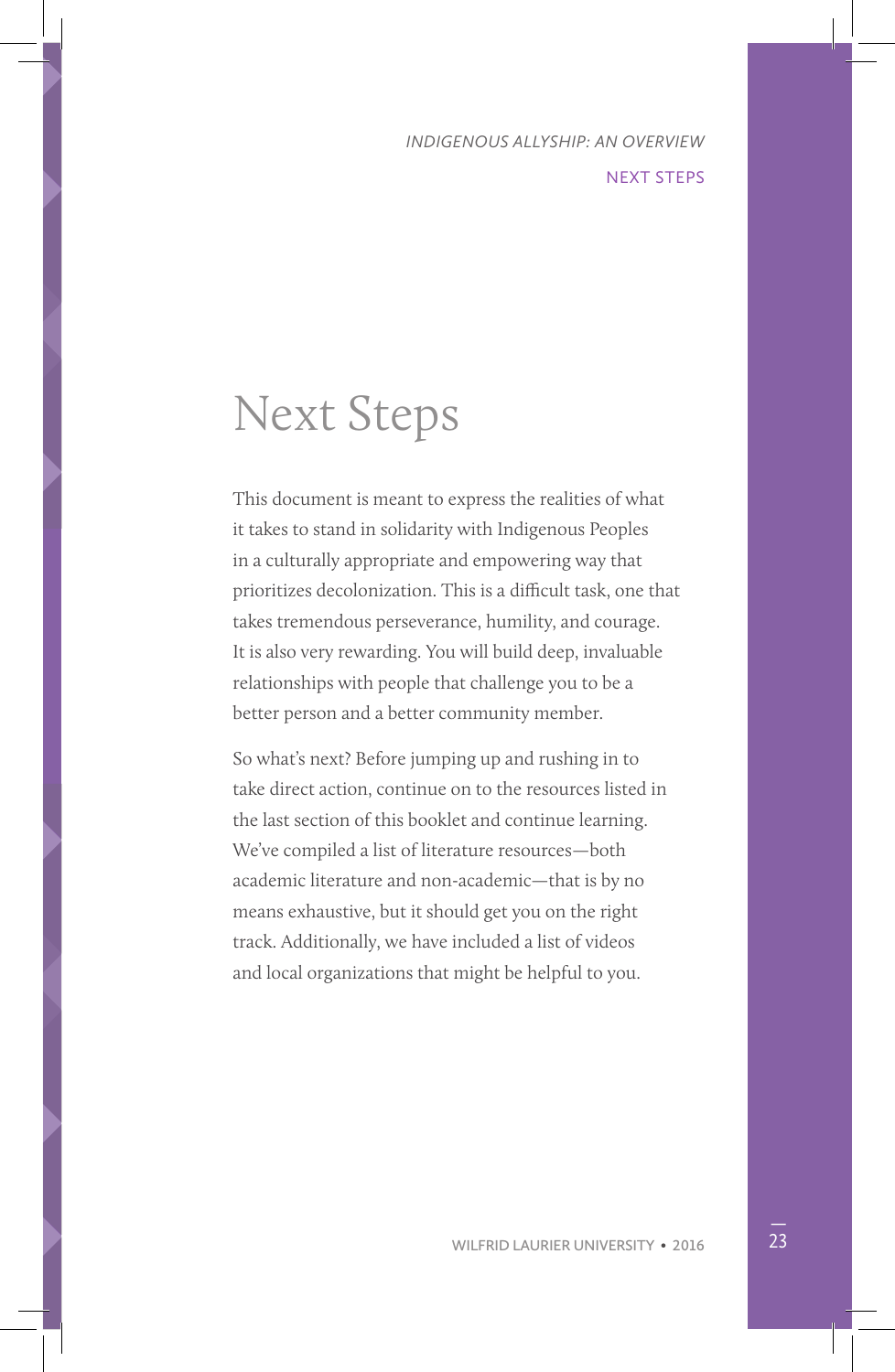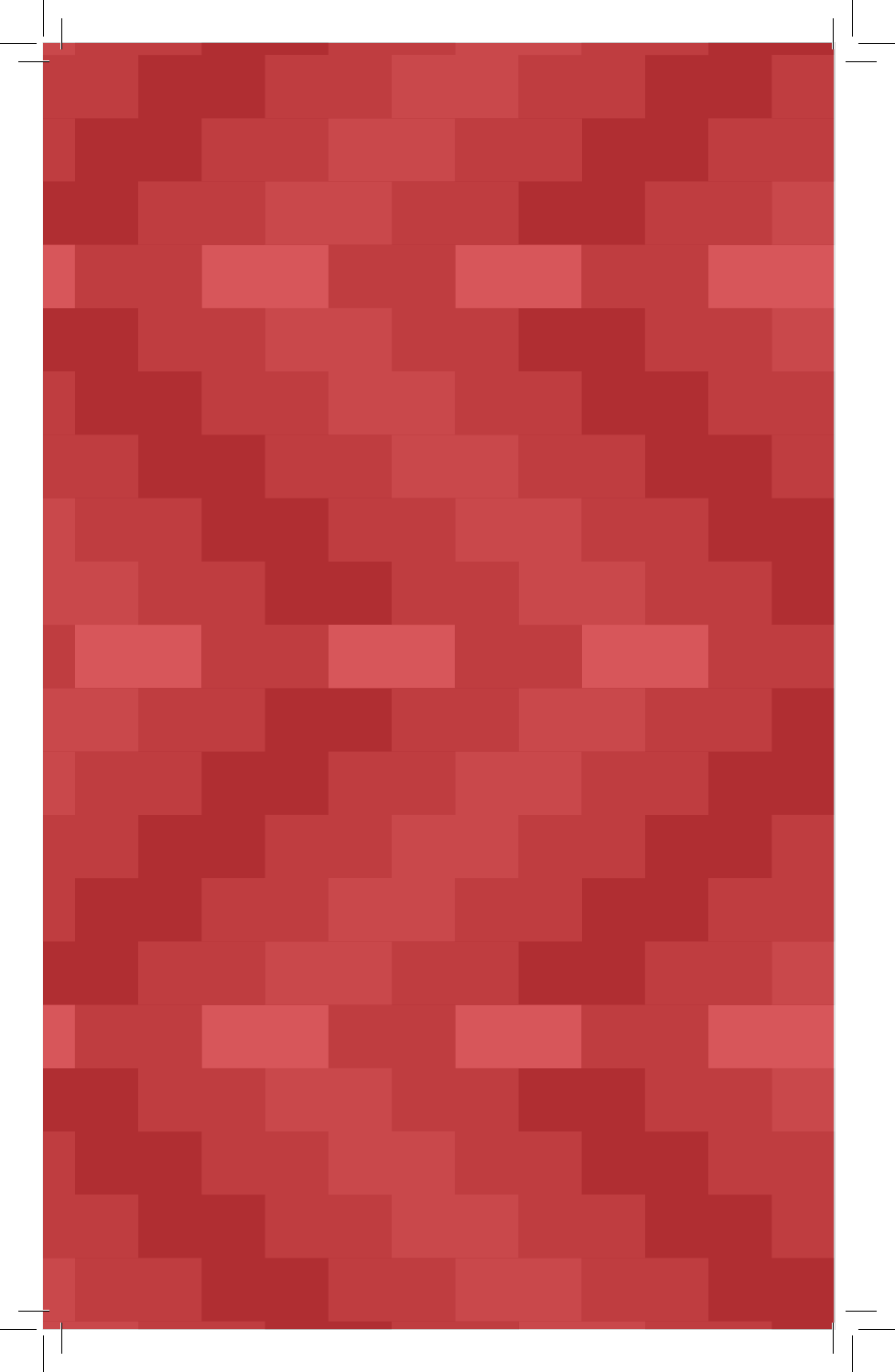# Acknowledgments

This document has been a long time coming. It has gone through numerous iterations since 2012, changing hands a number of times in the process. Special thanks go out to the participants of the allyship workshop that the Aboriginal Student Centre and the Diversity and Equity Office hosted in March, 2014 in which an earlier draft of the document was reviewed and edited by community members, both Indigenous and non-Indigenous alike, as well as to a number of other key individuals who provided feedback on subsequent drafts. The comments and input from everyone involved helped to inform and shape the document into its current form. Another huge thanks goes out to Melissa Ireland, Coordinator of the Aboriginal Student Support Centre at Wilfrid Laurier University, for her persistence over the years and for entrusting us with the task of making it happen. This document would not exist without her.

Finally, we would like to acknowledge the traditional territory of the Neutral, Anishinabe, and Haudenosaunee peoples, on whose land the entirety of this work occurred.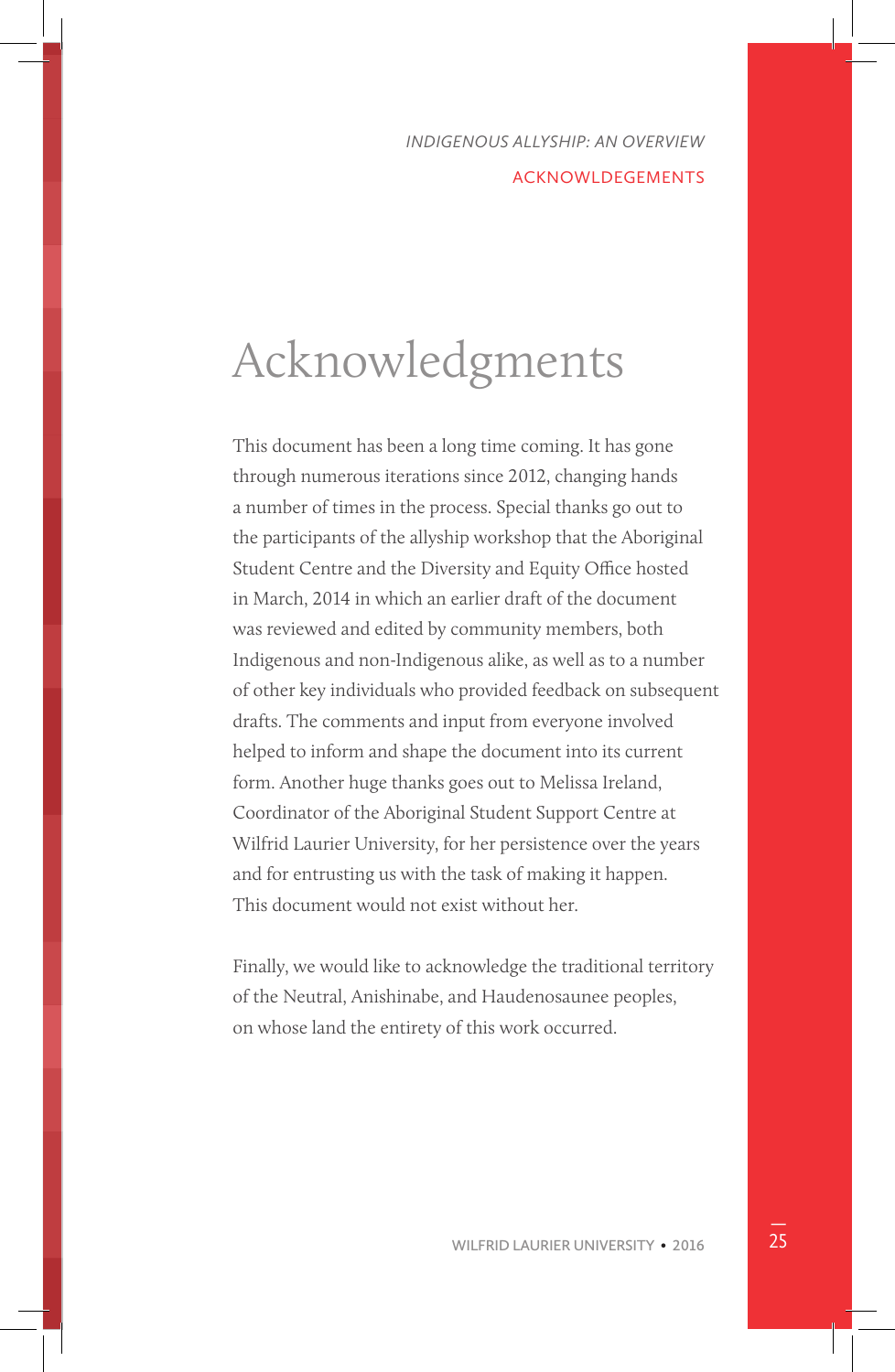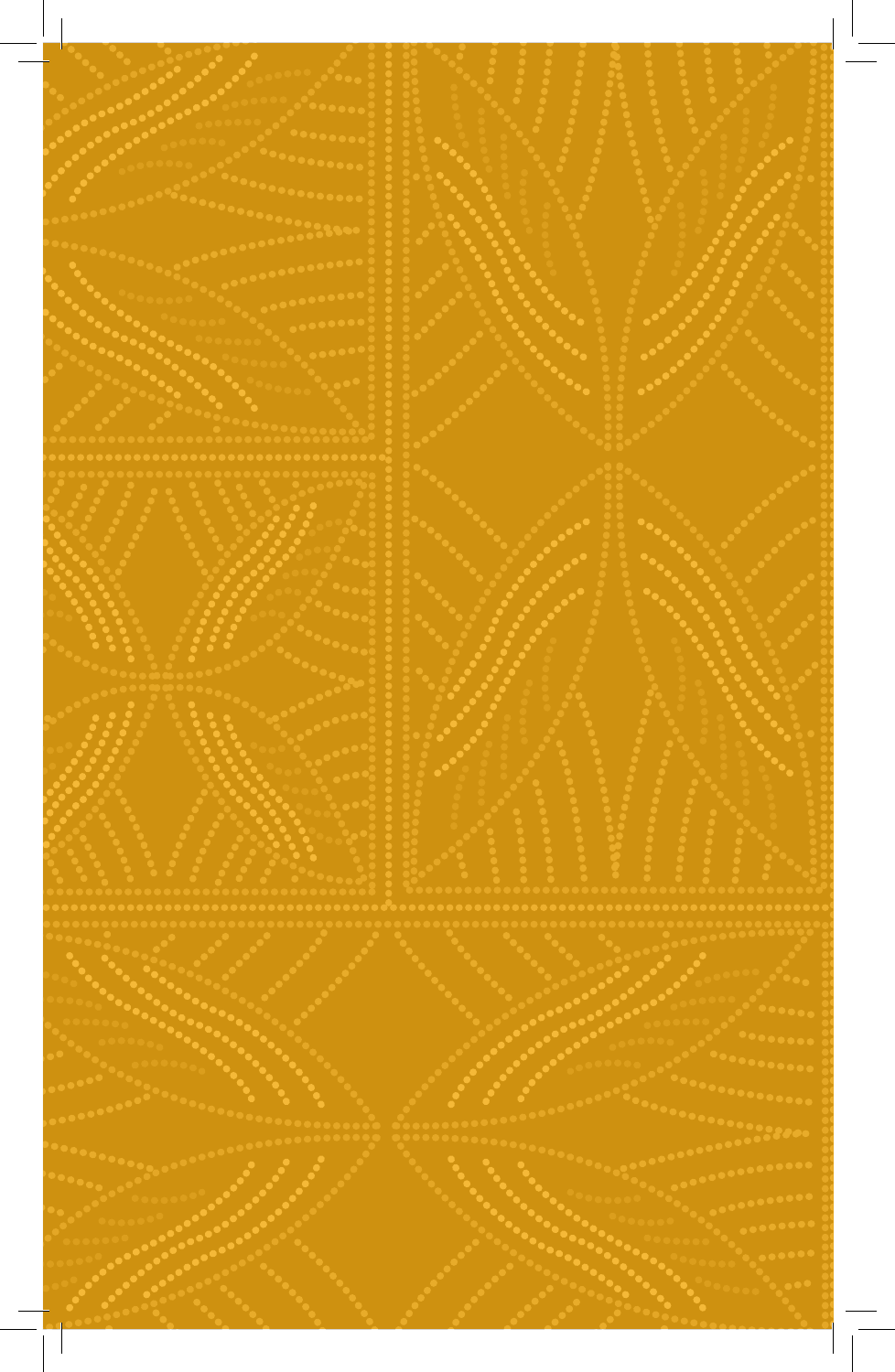*INDIGENOUS ALLYSHIP: AN OVERVIEW*

REFERENCES, LEARNING MATERIALS AND RESOURCES

# References, Learning Materials and Resources

We've compiled a list of literature resources—both academic literature and non-academic—that is by no means exhaustive, but it should get you on the right track. Additionally, we have included a list of videos and local organizations that might be helpful to you.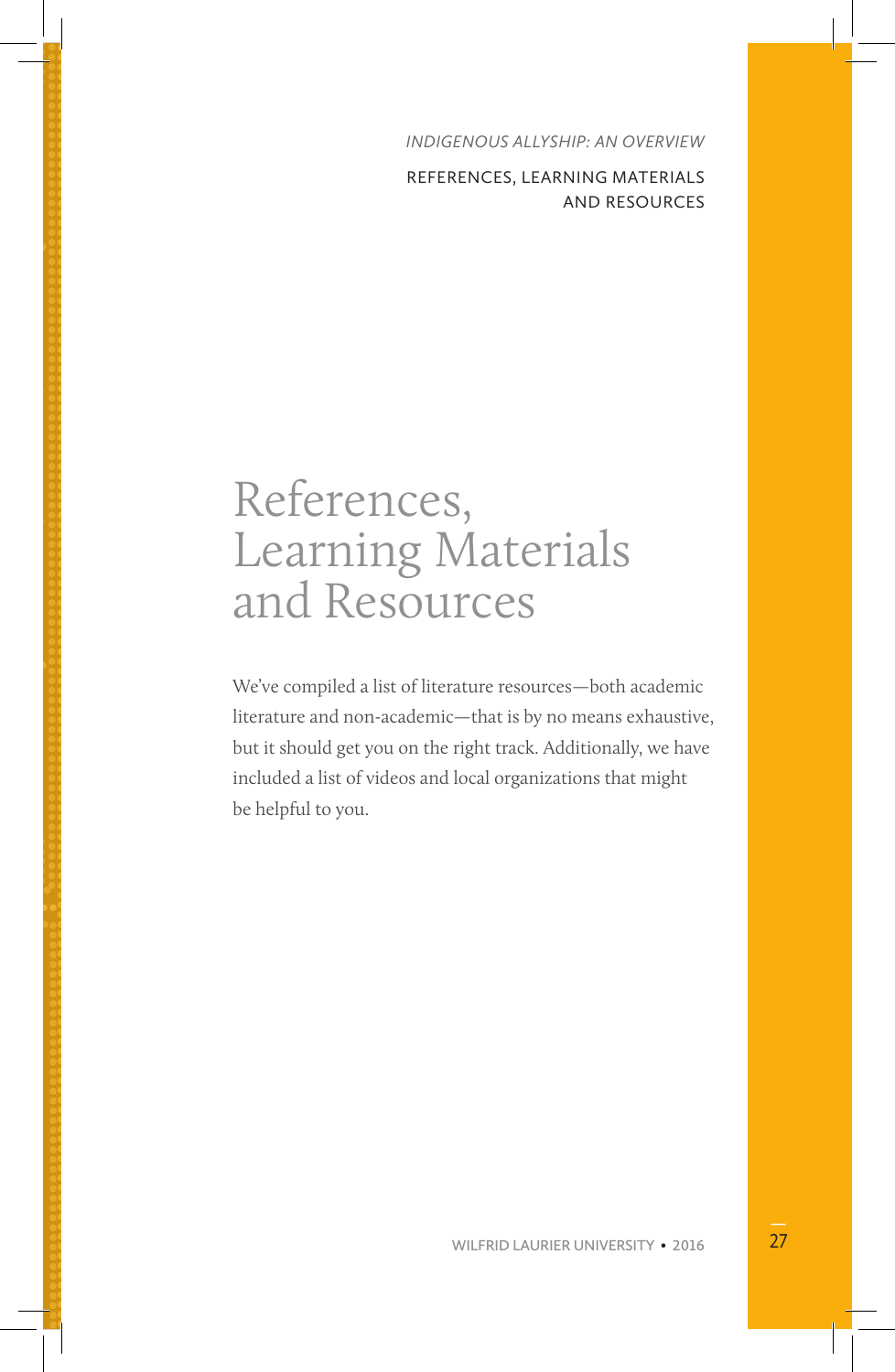#### **REFERENCES**

Absolon, K. (2011). Kaandossiwin: How we come to know. Halifax, Nova Scotia: Fernwood Publishing.

Alfred, T. and Corntassel, J. (2005). Being Indigenous: Resurgences against contemporary colonialism. Politics of Identity. Oxford: Blackwell Publishing.

Alston-O'Connor, E. (2010). The Sixties Scoop: Implications for social workers and social work education. Critical Social Work, 11(1), 53-61.

Baskin, C. (2011). Strong helpers' teachings: The value of Indigenous knowledges in the helping professions. Toronto, ON: Canadian Scholars' Press Inc.

Battiste, M. (2011). Reclaiming indigenous voice and vision. UBC Press.

Battiste, M. A., & Henderson, J. Y. (2000). Protecting Indigenous knowledge and heritage: A global challenge. Saskatoon: Purich.

Beaton, D. et al. (2009). The Iroquois Speak Out for Mother Earth. Artist's/Environment Forum. Toronto: Artist's/Environment Forum. [Video/DVD]

Bishop, A. (2002). Becoming an ally: Breaking the cycle of oppression [2nd ed.]. Nova Scotia: Fernwood Publishing.

Constitution Act (1982). Retrieved from: http://laws-lois.justice.gc.ca /PDF/CONST\_E.pdf.

Cote-Meek, S. (2014). Colonized classrooms: Racism, trauma and resistance in post-secondary education. Halifax, NS: Fernwood Publishing.

Deloria, V. (2003). God is red: A Native view of religion [30th Anniversary Edition]. Golden, Colorado: Fulcrum Publishing.

Dickason, O. P. (2009). Canada's First Nations: A history of founding peoples earliest times [4th ed.]. ON: Oxford University Press.

Edwards, K. E. (2006). Aspiring social justice ally identity development: A conceptual model. NASPA Journal, 43(4), 39–60.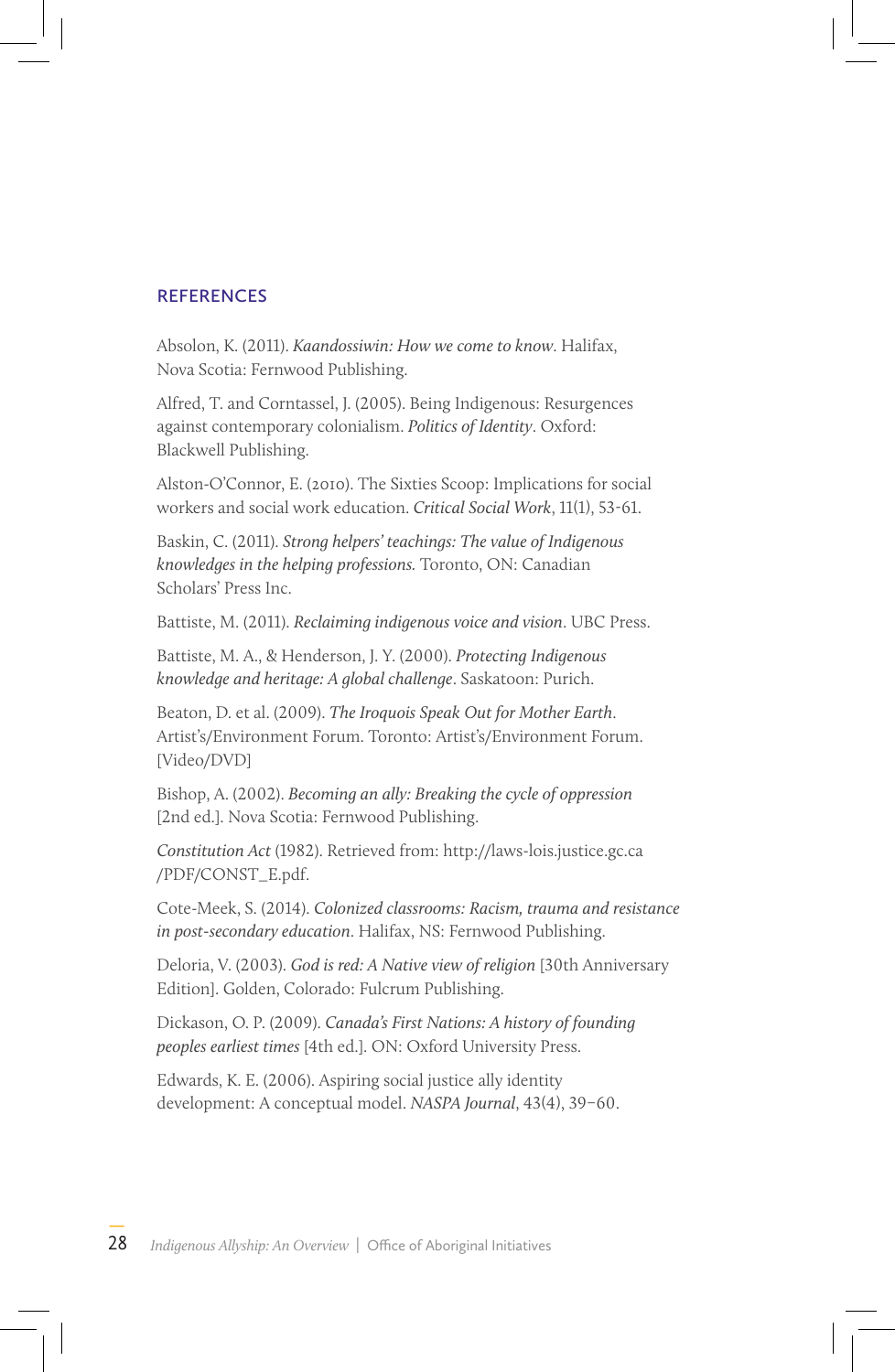#### REFERENCES, LEARNING MATERIALS AND RESOURCES

Foxtree, E. (2014). Lecture: What is Native / Aboriginal / Indigenous religions / mythology / tradition / culture? Who decides? Who benefits, who suffers, and how?. Indigenous Religions. Waterloo, ON: Wilfrid Laurier University.

Gehl, L. (2013A). Clearing the Path for the Turtle. The Feminist Wire. http://thefeministwire.com/2013/04/clearing-the-pathfor-the-turtle/

Gehl, L. (2013b). The turtle must lead, anything else is false solidarity. http://rabble.ca/news/2013/02/turtle-must-leadanything-else-false-solidarity.

Gehl, L. (2013c). Two Things Genuine Allies Know. http:// www.lynngehl.com/2/post/2013/11/two-things-genuineallies-know.html.

Ghel, L. (N.d.). Ally Bill of Responsibilities. http://www.lynngehl.com/my-ally-bill-of-responsibilities.html

http://www.newcreditfirstnation.com/our-culture.html

http://www.sixnations.ca/SixMilesDeep-Booklet.pdf

Irlbacher-Fox, S. (2012). #IdleNoMore: Settler Responsibility for Relationship. Decolonization: Indigeneity, Education & Society. http://decolonization.wordpress.com/2012/12/27/idlenomoresettler-responsibility-for-relationship/.

King, T. (2012). The inconvenient Indian: A curious account of Native people in North America. Anchor Press Canada.

Lincoln, Y. S. (1995). Emerging criteria for quality in qualitative and interpretive research. Qualitative Inquiry, 1(3), 275-289.

McIntosh, P. (N.D.). White privilege: Unpacking the invisible knapsack. http://www.isr.umich.edu/home/diversity/ resources/white-privilege.pdf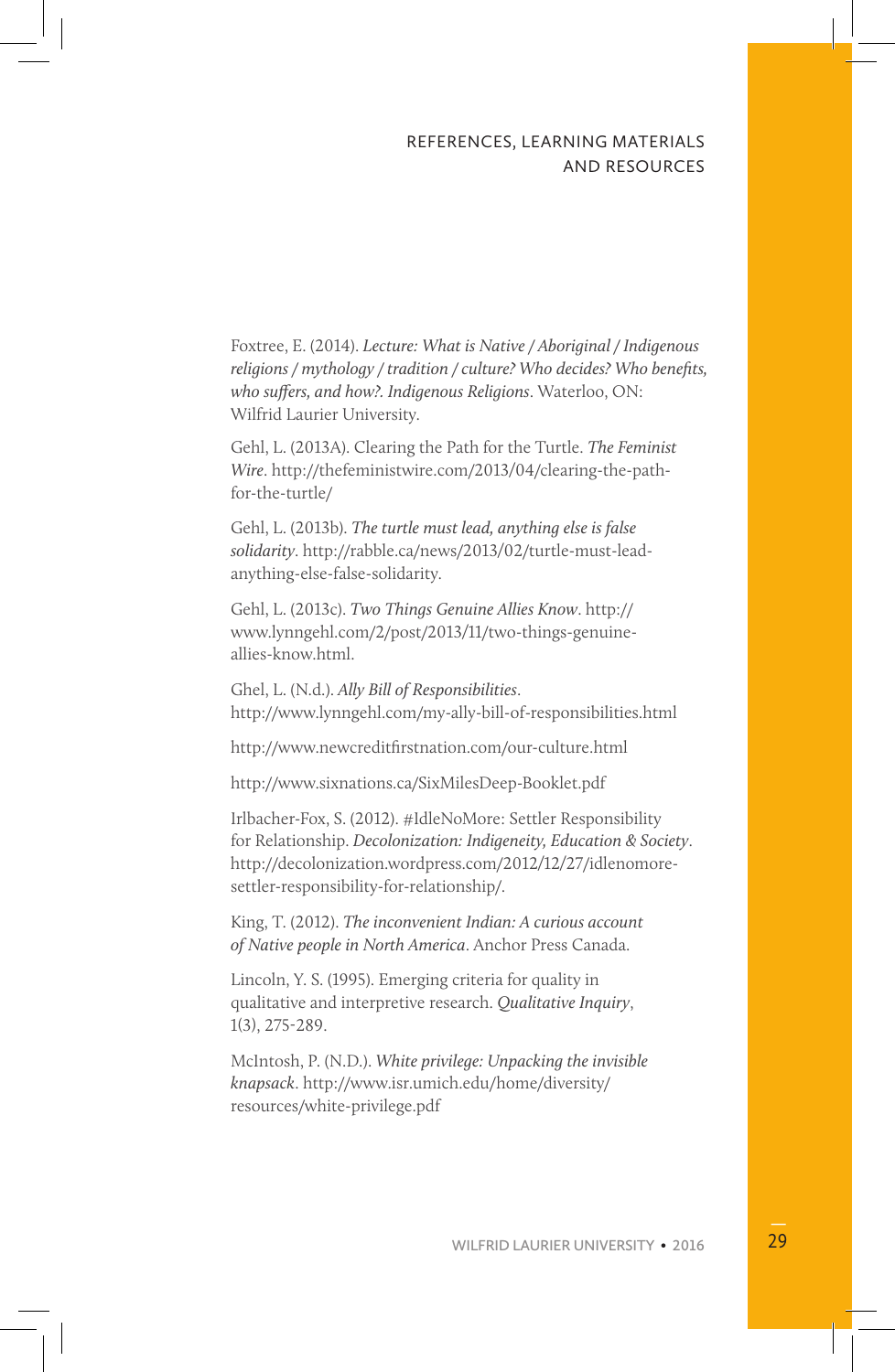#### **REFERENCES**

Mohawk, J. (1995). The earth is our mother: Seneca Iroquois plantlore. Conservationist, 49(4), 4.

Nakata, M., Nakata, V., Keech, S., & Bolt, R. (2012). Decolonial goals and pedagogies for Indigenous studies. Decolonization: Indigeneity, Education and Society, 1(1), 120-140.

Nelson, G. & Prilleltensky, I. (2012). Community psychology: In pursuit of liberation and well-being [2nd Ed.]. Basingstoke, UK: Palgrave Macmillan.

Paris, R. (2002). International peacebuilding and the 'mission civilisatrice'. Review of International Studies, 28(4), 637-656.

Regan, P. (2010). Unsettling the settler within: Indian Residential Schools, truth telling, and reconciliation in Canada. Vancouver, B.C.: UBC Press.

Saul, J. R. (2009). A fair country: Telling truths about Canada. Toronto, ON: Penguin Group Canada.

Scafidi, S. (2005). Who owns culture?: Appropriation and authenticity in American law. New Brunswick, N.J: Rutgers University Press.

Simpson, L. (2011). Dancing on our turtle's back: Stories of Nishnaabeg re-creation, resurgence and a new emergence. Winnipeg: Arbeiter Ring Publishing.

Tuck, E. & Yang, K. W. (2012). Decolonization is not a metaphor. Decolonization: Indigeneity, Education & Society, 1(1), 1-40.

Walia, H. (2012). Decolonizing together: Moving beyond a politics of solidarity toward a practice of decolonization. Briarpath Magazine. http://briarpatchmagazine.com/articles/view/decolonizing-together.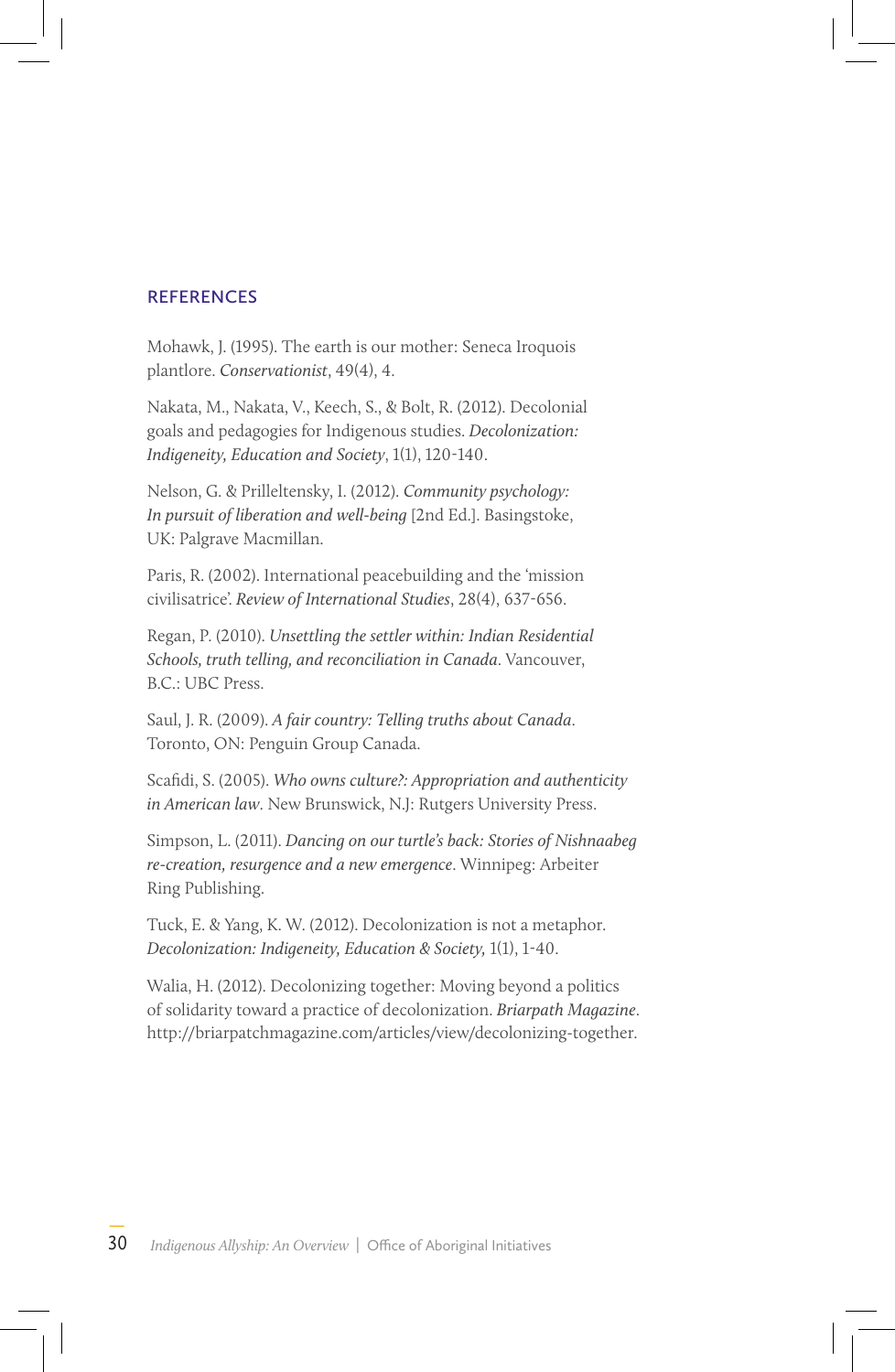#### REFERENCES, LEARNING MATERIALS AND RESOURCES

#### **ADDITIONAL LITERATURE/WEB RESOURCES**

Aboriginal Healing Foundation – TRC books http://www.ahf.ca/publications

Alfred, T. (2009). Colonialism and State Dependency. Journal of Aboriginal Health, 42-60.

Anaya, J. (2014). Report of the Special Rapporteur on the rights of indigenous peoples, James Anaya, on the situation of indigenous peoples in Canada. UN Human Rights Council. A/HRC/27/52/Add.2. Found at: http://unsr.jamesanaya.org/docs/countries/2014 report-canada-a-hrc-27-52-add-2-en.pdf.

Crooks, C. V., Chiodo, D., Thomas, D., Burns, S., & Camillo, C. (2010). Engaging And Empowering Aboriginal Youth: A Toolkit For Service Providers (2nd ed). Centre for Addictions and Mental Health. Found at: https://youthrelationships.org/ engaging-aboriginal-youth-toolkit.

Davis, L. (Ed.) (2010). Alliances: Re/envisioning Indigenousnon-Indigenous relationships. Toronto, On.: University of Toronto Press.

Davis, W. (2009). In Canadian Broadcasting Corporation (Ed.), The Wayfinders: Why Ancient Wisdom Matters in the Modern World. Toronto, ON: Anansi.

Hall, R. (2012). Diamond mining in Canada's Northwest Territories: A colonial continuity. Antipode, 45(2), 376-393.

http://www.metroproblems.tumbler.com

http://www.sixnations.ca/

http://www.we'reallmixedup.tumbler.com

https://files.ontario.ca/pictures/firstnations\_map.jpg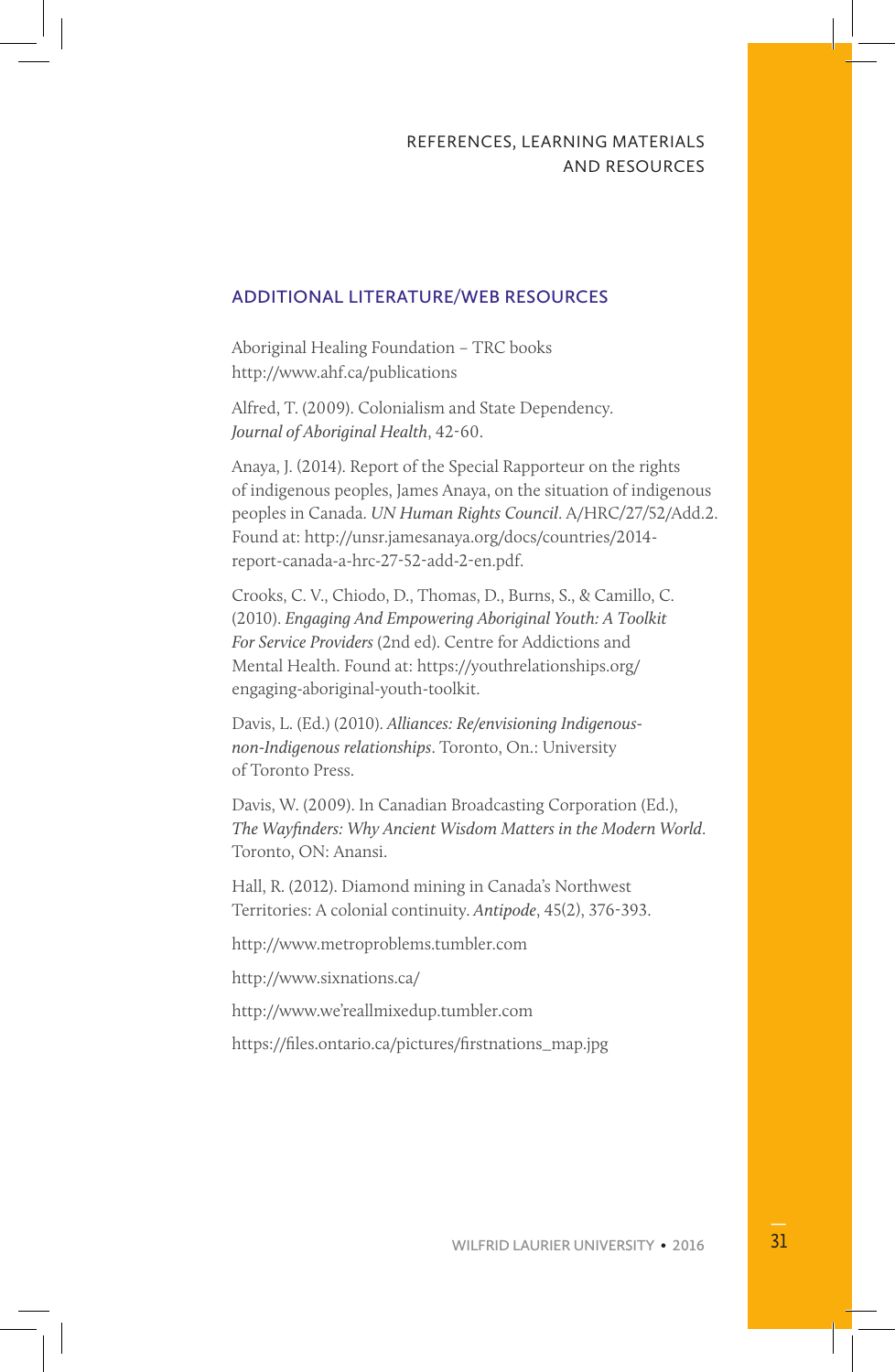#### **ADDITIONAL LITERATURE/WEB RESOURCES**

Keefer, T. (N.D.). The Politics of Solidarity: Six Nations, Leadership, and the Settler Left. Upping the Anti. http://uppingtheanti.org/ journal/article/04-the-politics-of-solidarity/.

King, T. (2003). The Truth About Stories: A Native Narrative. Toronto, ON: CBC Audio/Ideas.

Kovach, M. (2009). Indigenous Methodologies: Characteristics, Conversations and Contexts. Toronto, ON: University of Toronto Press.

Miller, J. R. (1996). Shingwauk's vision: A history of Native residential schools. University of Toronto Press.

Nelson, M. (Ed.). (2008). Original instructions: Indigenous teachings for a sustainable future. Rocester, Vermont: Bear & Company.

Rifkin, M. (2009). Manifesting America the Imperial Construction of U.S. National Space. Oxford: Oxford University Press.

Rifkin, M. (2014). Settler Common Sense: Queerness and Everyday Colonialism in the American Renaissance. Minneapolis, MN: University of Minnesota Press.

Ritskes, E. (2013). "Allies at What Cost?". Decolonization: Indigeneity, Education & Society. http://decolonization.wordpress.com/2013/01/24/ allies-at-what-cost/.

Simpson, L. R. (2004). Anticolonial strategies for the recovery and maintenance of Indigenous knowledge. American Indian Quarterly, 28(3-4), 373-384.

Slum, A. & Ritskes, E. (Ed.). Decolonization: Indigeneity, Education & Society. [Academic Journal]. Found at: http://decolonization.org/ index.php/des/index.

Smith, L. T. (2001). Decolonizing methodologies: Research and Indigenous Peoples (2nd Edition). London, UK: Zed Books Ltd.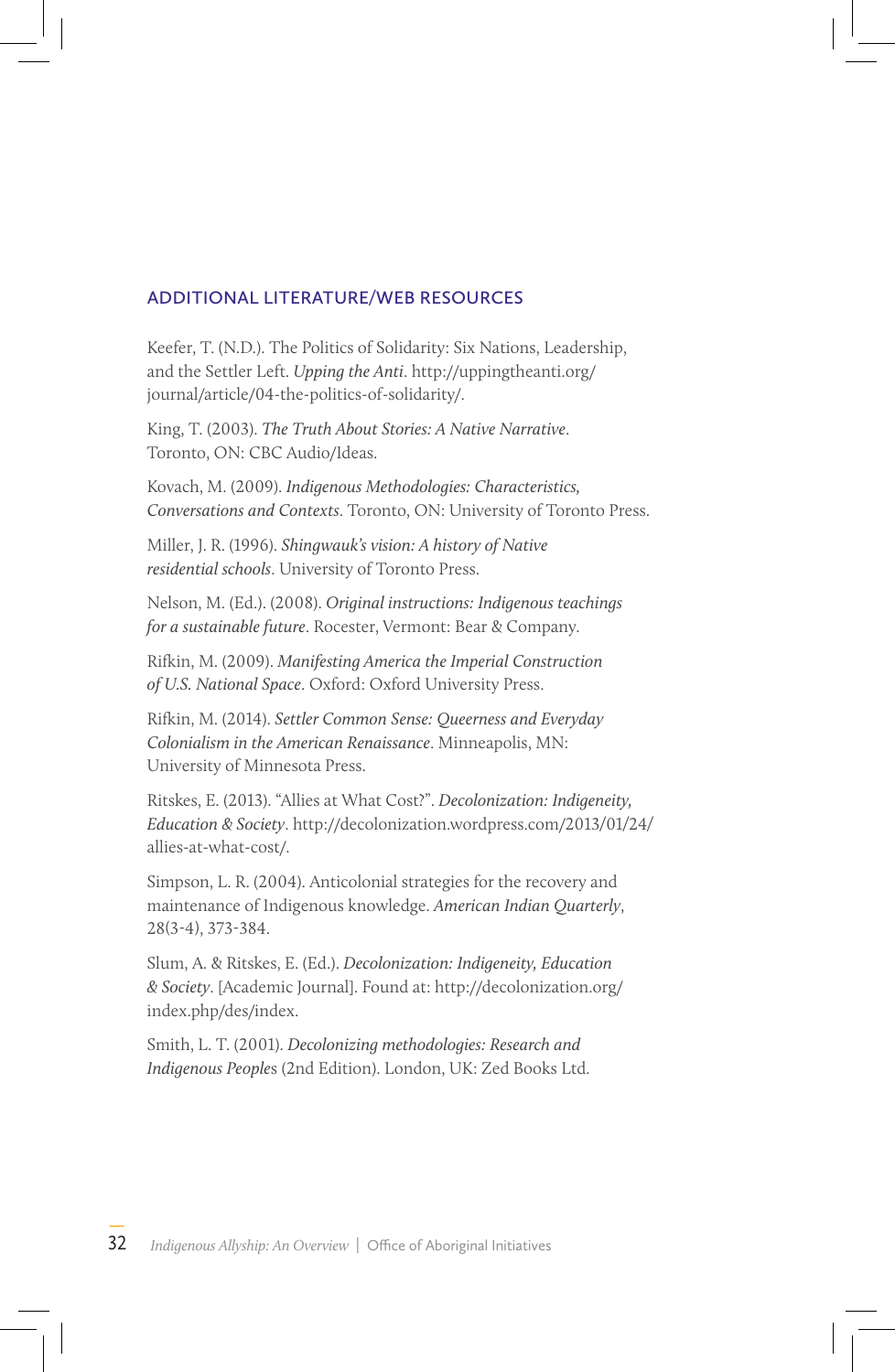#### REFERENCES, LEARNING MATERIALS AND RESOURCES

#### **VIDEOS**

CBC (2011). 8th Fire Series. [Video]: Found at: http://www.cbc.ca/8thfire/2011/11/tv-series-8th-fire.html.

Emerson, R. W., Yeats, W. B., & Frost, R. L. (Producers), & Clemens, S. L., Faulkner, W. C., Browning, E. B., Murray, J. S., Alcott, L. M., Stowe, H. B. and Sandburg, C. A. (Directors). (1999). Smoke Signals. Montreal: Burbank, CA: Miramax Home Entertainment, Montreal: Alliance Atlantis. [Video/DVD]

#### **LOCAL RESOURCES**

#### **Anishnabeg Outreach**

**Website:** http://www.anishnabegoutreach.org/

#### **Kitchener Office:**

151 Frederick Street Suite 501 Kitchener, ON N2H 2M2 **Phone:** (519) 742-0300 **Fax:** (519) 742-0867 **Toll Free:** 1-866-888-8808 **Email:** erc@anishnabegoutreach.org

#### **Guelph Office**

11A Suffolk Street East Guelph, ON N1H 2H7 **Phone:** (519) 763-5292 **Fax:** (519) 763-1335 **Toll Free:** 1-855-589-5292 **Email:** guelph@anishnabegoutreach.org

#### **Queen Street Commons Working Centre**

58 Queen Street South Kitchener, ON N2G 1V6 **Phone:** (519) 743-1151 **Fax:** (519) 743-9452 **Website:** http://www.theworkingcentre.org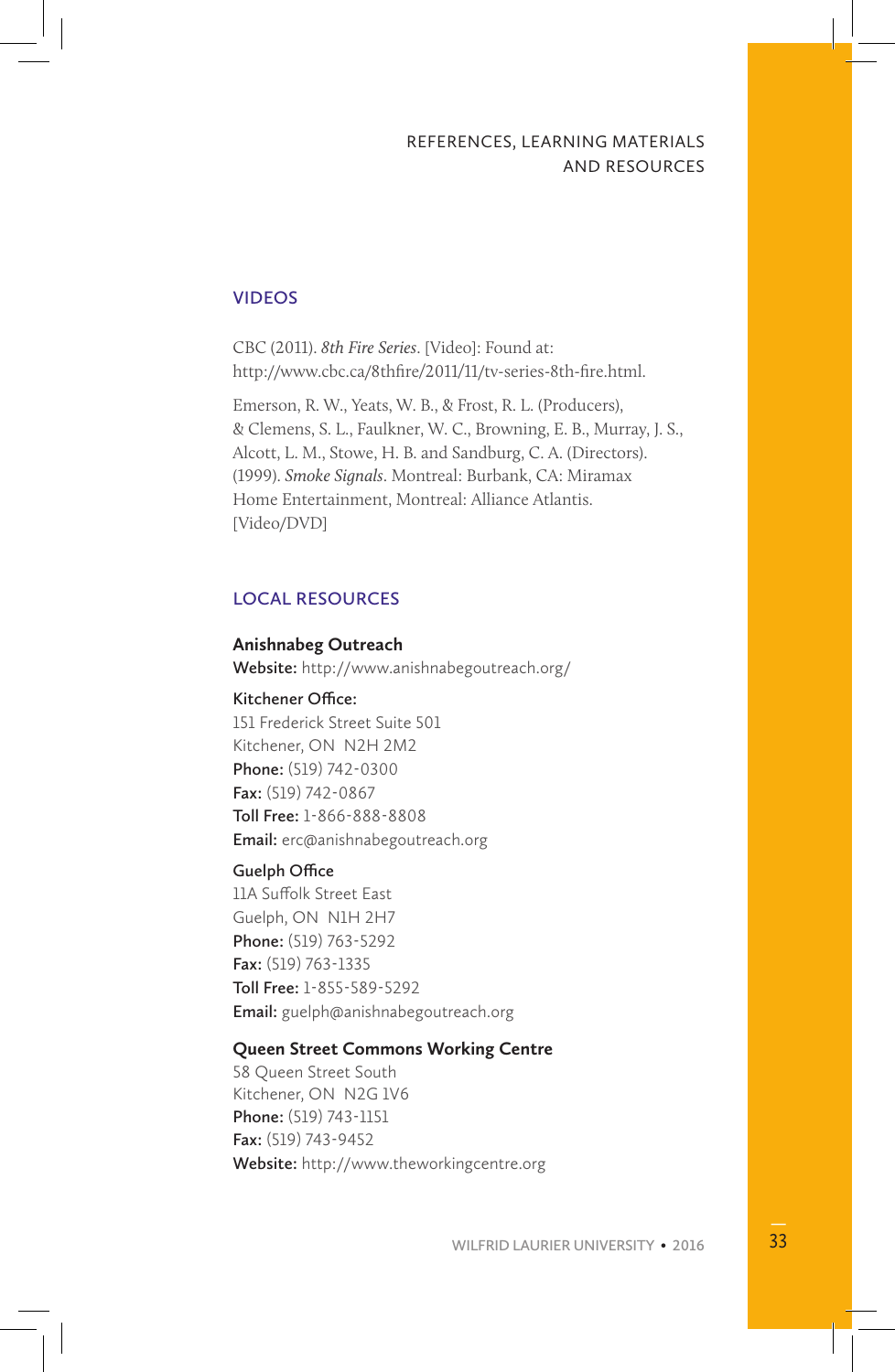#### **LOCAL RESOURCES**

#### **Aboriginal Student Centre**  and **Mino-kummik Community Garden at Wilfrid Laurier University, Waterloo Campus** 187 Albert Street, Waterloo, ON N2L 3T4 Phone: (519) 884-1970 ext. 4190

Website: http://www.legacy.wlu.ca/aboriginal

#### **Aboriginal Student Centre**

#### **at Wilfrid Laurier University, Brantford Campus**

111 Darling Street, Brantford, ON N3T 2K8 **Phone:** (519) 756-8228 ext. 5884

#### **Aboriginal Resource Library**

**at Wilfrid Laurier University** Aboriginal Student Centre, Waterloo Campus 187 Albert Street, Waterloo, ON N2L 3T4 Phone: (519) 884-1970 ext: 4190

#### **Master of Social Work, Aboriginal Field of Study Wilfrid Laurier University, Kitchener Campus**

120 Duke Street West, Kitchener, ON N2H 3W8 **Phone:** (519) 884-0710 ext. 5249 **Fax:** (519) 888-9732 **Website:** http://www.wlu.ca/homepage.php?grp\_id=1844

#### **Aboriginal Education Centre, University of Waterloo**

St Paul's United College (at UW) Westmount Road North, Waterloo **Phone:** (519) 885-1460 ext. 220 **Fax:** (519) 885-6364 **Website:** http://uwaterloo.ca/stpauls/waterloo-aboriginaleducation-centre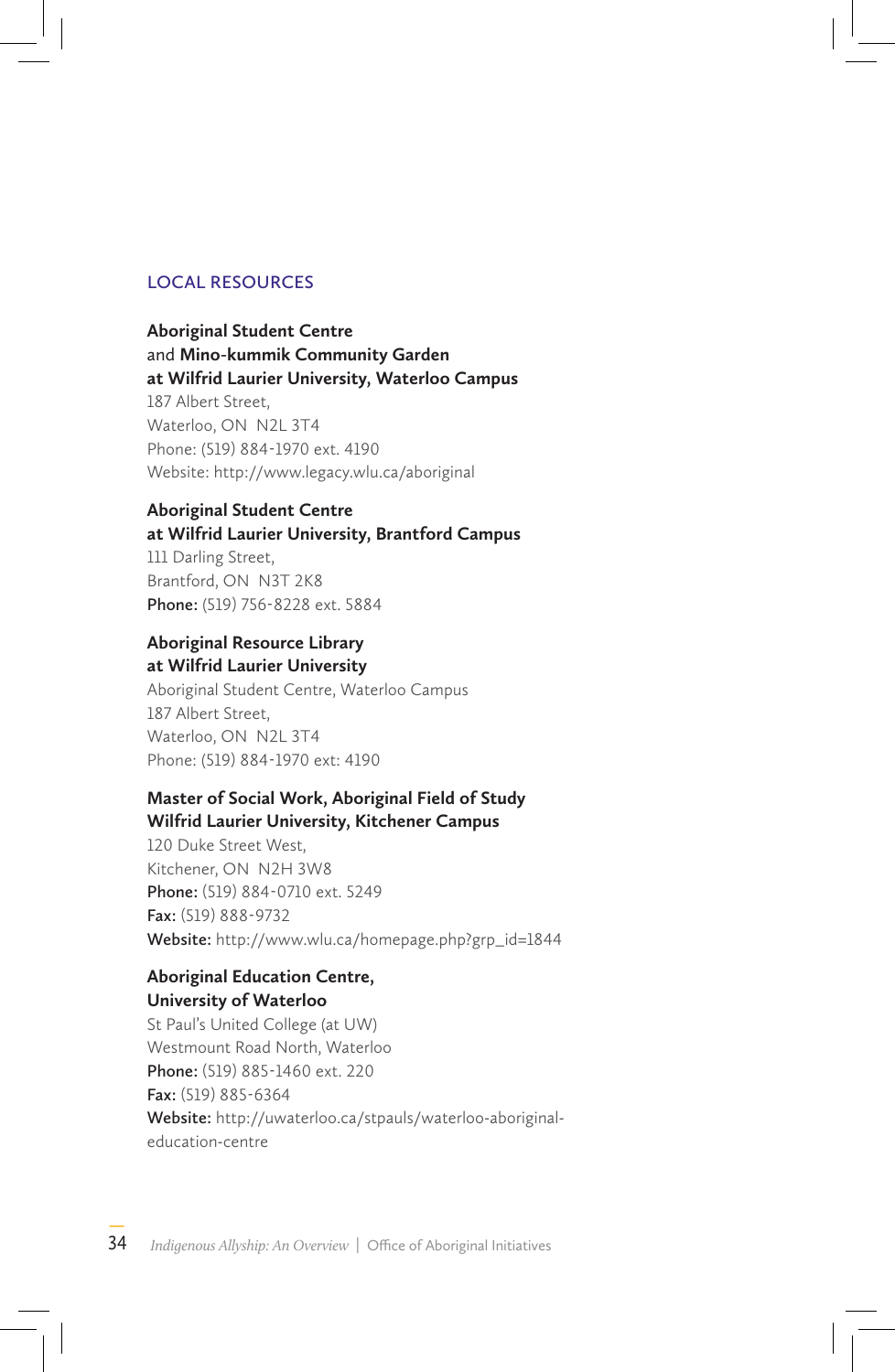#### REFERENCES, LEARNING MATERIALS AND RESOURCES

#### **Aboriginal Resource Centre, University of Guelph**

Federal Building, Room 102, University of Guelph 620 Gordon Street, Guelph, ON N1G 2W1 **Phone:** (519) 824-4120 ext. 58704 **Fax:** (519) 827-0432 **Website:** http://studentlife.uoguelph.ca/oia/

#### **Aboriginal Services at Conestoga College**

Room: 1A103 299 Doon Valley Drive, Kitchener, ON N2G 4M4 **Phone:** (519) 748-5220 ext. 2470 or 2251 **Fax:** (519) 748-3507 **Website:** http://www.conestogac.on.ca/

#### **Métis Nation of Ontario**

500 Old St. Patrick Street, Unit 3 Ottawa, ON K1N 9G4 **Phone:** (613) 798-1488 **Fax:** (613) 722-4225 **Website:** http://www.metisnation.org

#### **Grand River Métis Council**

**Email:** metisofgrandriver@hotmail.com **Website:** http://www.grandrivermetiscouncil.com/

#### **Six Nations of the Grand River**

**Website:** http://sixnations.ca/

#### **Woodland Cultural Centre**

184 Mohawk Street, P.O. Box 1506 Brantford, ON N3T 5V6 **Phone:** (519) 759-2650 **Fax:** (519) 759-8912 **Website:** http://www.woodland-centre.on.ca